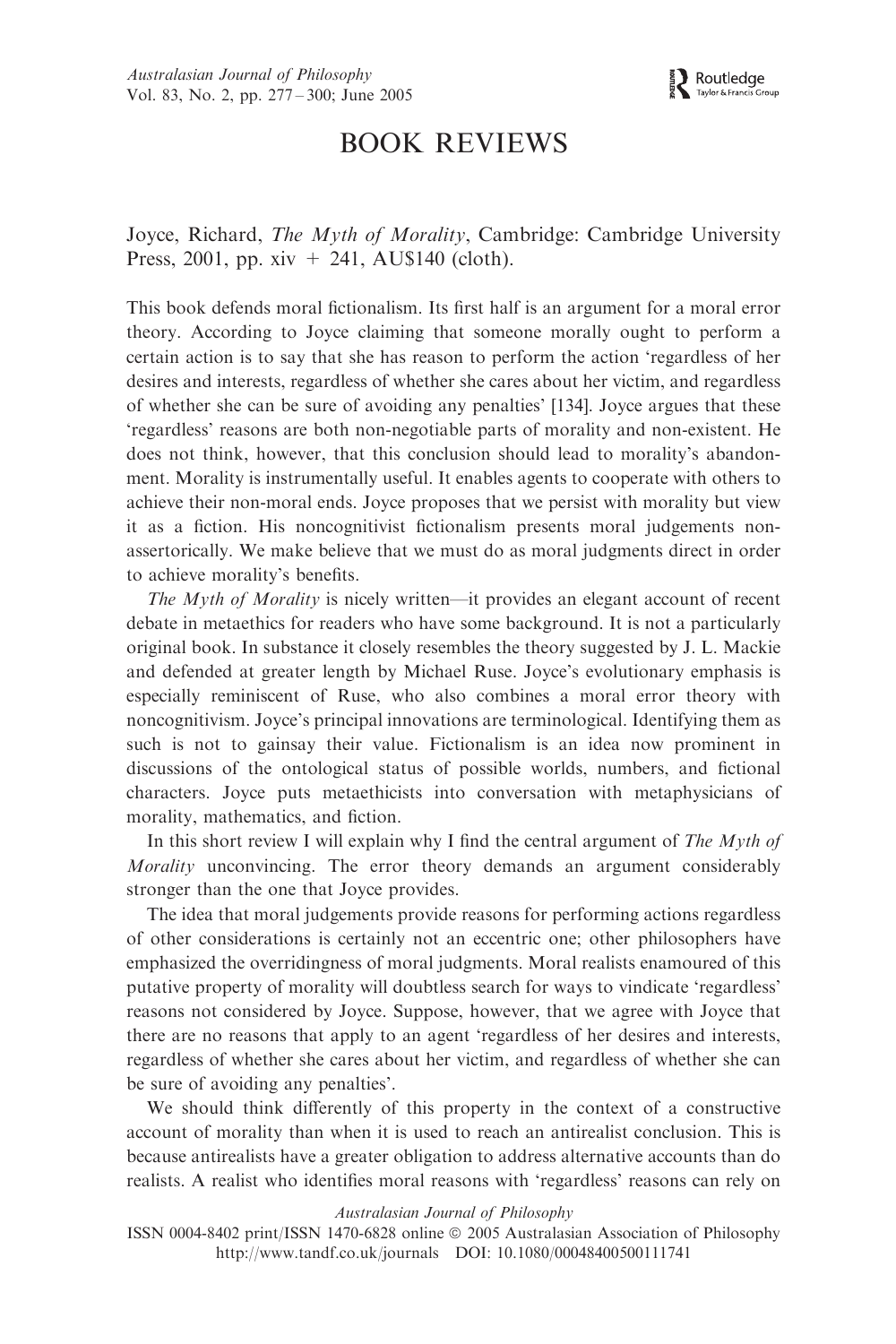the robustness of her conceptual analysis when presented with accounts that purport to vindicate morality in other ways. Joyce's antirealism proceeds from the nonexistence of such reasons. He has an obligation to consider theories that count reasons potentially overridden by non-moral reasons as moral, even if they are inferior from the perspective of conceptual analysis.

Alternative theories of morality may require a degree of semantic leniency. But it is not hard to find historical precedents for this manner of leniency, especially in respect of folk posits threatened with elimination. When they were first seriously proposed, genes could not account for some of the most important popular beliefs about inheritance. We now accept genes as units of heredity in part because we have failed to find more precise vindicators of the network of folk belief about inheritance.

Joyce is dismissive of analyses of morality that omit any reference to his favoured 'regardless' reasons. He likens them to defences of 'witch discourse' that refer to women who disrupt patriarchal social arrangements, faulty because they omit 'a vital aspect of the discourse' [96]. In an attempt to convey what is at stake in the debate about the reality of moral properties, he suggests that accounts of morality that make no reference to 'regardless' reasons fail to explain the 'all-important moral authority that putatively binds us regardless of our desires' [101].

An indicator that one is being overly serious about a candidate feature of morality is that many people who work within the field of ethics do not treat it as a 'vital aspect'.

Consider an explanation of morality that takes as its starting point the kinds of prudential considerations that Joyce thinks make it worthwhile persisting with morality even after the debunking of its realist pretensions. Contractualists view moral rules as actual or hypothetical agreements between contractors motivated by non-moral ends. Some of the most important decisions taken by contractors concern the content of moral rules. But they also make meta-moral decisions, decisions about how moral rules are to bind agents. Joyce has described one option available to them—moral rules will be understood as providing 'regardless' reasons. But it is possible that contractors will decide that their rules can occasionally be overridden by exceptionally strong contrary non-moral desires. This second possibility may still make moral reasons more authoritative than any other category of reason. Moral reasons will have greater call on us than any other category of reason, even if combinations of contrary non-moral reasons do, on occasion, override them. Although these rules are not as authoritative as Joyce would like, their contractualist presentation has the advantage of explaining the source of their authority. To the extent that they do, they bind us by virtue of a connection to an actual or hypothetical agreement.

It is not my brief here to defend any variety of contractualism that does without 'regardless' reasons. I am interested instead in how we would characterize such a view. Joyce will say that contractors that agree upon rules that can, every now and then, be trumped by non-moral reasons have chosen to regulate their conduct by some code other than morality. But it seems to me more fitting to say that they adopt a moral code whose rules lack the feature that Joyce has chosen to elevate above all others. It is still the case that their pursuit of their own ends is regulated by rules designed to take account of the interests of others. This kind of contractualist doesn't seem disingenuous in the same way as someone who analyses 'witch' as 'woman who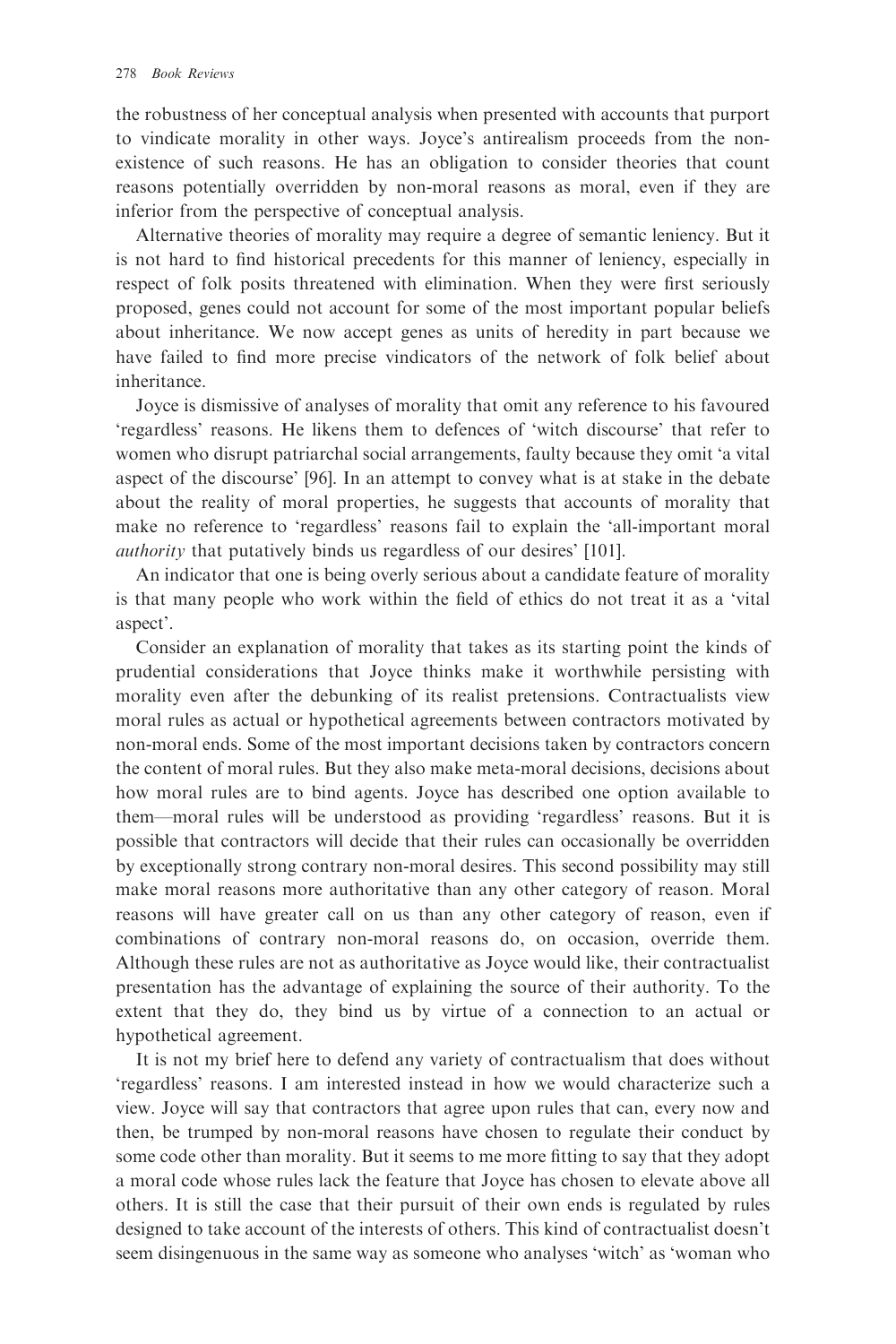challenges patriarchy'. Contractualism can vindicate much of folk discourse about morality even if it eschews 'regardless' reasons.

Joyce does not appreciate the scale of the task that he has undertaken. Before we arrive at an antirealist conclusion we must consider the full range of ways in which a particular aspect of folk discourse might be vindicated. Paul and Patricia Churchland make an antirealism about intentional psychology easier by taking a very strict approach to its central posits. Joyce's strategy is similar—he insists on an excessively stringent interpretation of moral claims. More concessive approaches leave open a range of possible realisms about morality—with conceptual criteria used to decide the winner. Joyce vigorously intuits that no reason potentially overridden by nonmoral reasons could be a moral one. The viability of alternative explanations of morality will make him seem like a philosopher who uses conceptual analysis to arrive at the conclusion that genes could not be units of heredity or to deny that plasmodium parasites could cause malaria.

This criticism notwithstanding, Joyce has produced an interesting, well-written investigation of a central issue in metaethics.

> Nicholas Agar Victoria University of Wellington

Miller, Alexander, An Introduction to Contemporary Metaethics, Oxford: Polity Press, 2003, pp. xii + 316, US\$64.95 (cloth), 29.95 (paper).

My initial hope when I first saw Miller's book was that here at least would be a work which satisfies the long standing need for a comprehensive introduction to contemporary metaethics which is accessible enough to be employed in advanced undergraduate courses and introductory graduate seminars. This hope was only partially realized, however, as Miller ends up oscillating between clear presentations of extant debates in the recent literature and his own extended attempts to determine where the truth of the matter lies. The result is an interesting book that likely will appeal both to those looking for a classroom text in metaethics as well as to experts on the relevant issues.

Miller divides his introduction into ten chapters. After briefly introducing some terminology and taxonomic classification in the first, he devotes the second chapter to Moore's open-question argument as well as to recent versions of the argument defended by Thomas Baldwin and jointly by Darwall, Gibbard, and Railton. Chapter Three focuses on Ayer's version of emotivism, and not only outlines the view but also considers important problems that it faces as well as various ways in which an emotivist might go about motivating the rejection of Moorean nonnaturalism.

Chapters Four and Five are devoted to the more sophisticated contemporary noncognitivist proposals by Simon Blackburn and Allan Gibbard respectively. Miller provides a clear and helpful overview of Blackburn's quasi-realist project, focusing in particular on Blackburn's response to the Frege-Geach problem and on John McDowell's well-known objections to quasi-realism. In the next chapter, Miller presents Gibbard's own novel solution to the Frege-Geach problem.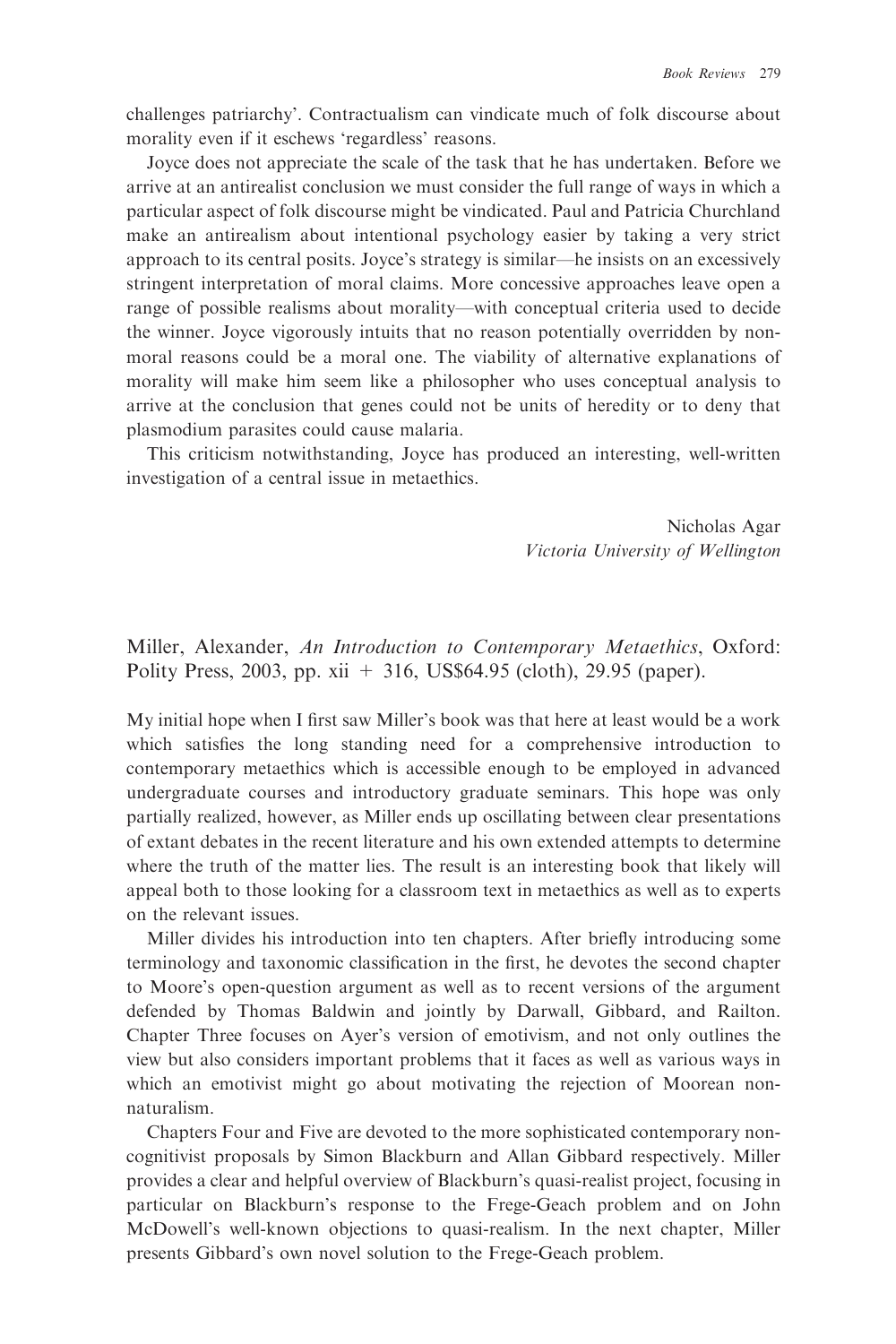Turning from non-cognitivism to cognitivism, Miller reserves Chapter Six for Mackie's error theory and his argument from queerness against moral realism. Here we also find sections on Locke's view of colour and Wright's objection to error theories. This discussion naturally leads to a consideration of responsedependent or dispositionalist views in Chapter Seven. Miller only considers one form such a view can take, namely that according to which the moral is determined by the opinions of cognitively ideal agents. Miller ends up rejecting such a view on the grounds that the specification of the ideal conditions for judgement will inevitably end up appealing to moral concepts or facts, thereby contradicting the express aim of the view to be giving a reductive account of the moral.

In Chapters Eight and Nine, Miller next considers non-reductive and reductive moral realist positions. The Cornell realists are taken to be the main representatives of the former view, and here Miller devotes most of his attention to the well-known debate between Sturgeon and Harman on the explanatory role of moral properties. Miller argues that Harman gets the better of the exchange even if the non-reductive realist were to make use of more sophisticated theories of explanation such as Jackson and Pettit's notion of 'program explanation' or Wiggins's 'vindicatory explanations'.

When it comes to reductive forms of moral realism, Miller devotes an extensive amount of space to explicating and defending Railton's account of non-moral and moral value. Along the way we also find sections devoted to criticizing Michael Smith's arguments for motivational internalism and moral rationalism, as well as a defence of analytic moral functionalism from Smith's permutation problem.

Finally, Miller ends with a very unsympathetic treatment of McDowell's realist non-naturalism, as well as a brief consideration of Smith on the Humean theory of motivation.

In the end, then, the most promising positions in contemporary metaethics turn out to be quasi-realism and reductive realism. Moorean non-naturalism, traditional emotivism, fictionalism, dispositionalism, non-reductive realism, and McDowellean realism all end up taking lots of abuse.

Miller clearly exhibits an impressive acquaintance with large segments of the metaethics literature, and his writing is often clear and rigorous. In the remainder, I will raise some concerns about how well the book succeeds in providing an 'introduction' to contemporary metaethics.

Accessibility. Much of Miller's book should be accessible to graduate students in philosophy with little background in metaethics. However there are sections which may prove challenging even to those who work in the area. Often this happens when Miller simply quotes or briefly sketches a philosopher's position or argument without taking the time to explain what, for example, motivated the position in the first place or how exactly the argument is supposed to go. One example is the presentation of Wiggins's objection to reductive naturalism  $[202-3]$ . Wiggins's argument is rather complex, requiring two entire pages just to state in numbered premises whose meaning often isn't readily apparent. Yet rather than spend a paragraph or two to try and explain what is going on for those who might not have read Wiggins's paper beforehand, Miller instead immediately presents his own response to the argument. Similarly, I found the long discussion of McDowell on 'disentangling' to be very tough going  $[244 - 56]$ .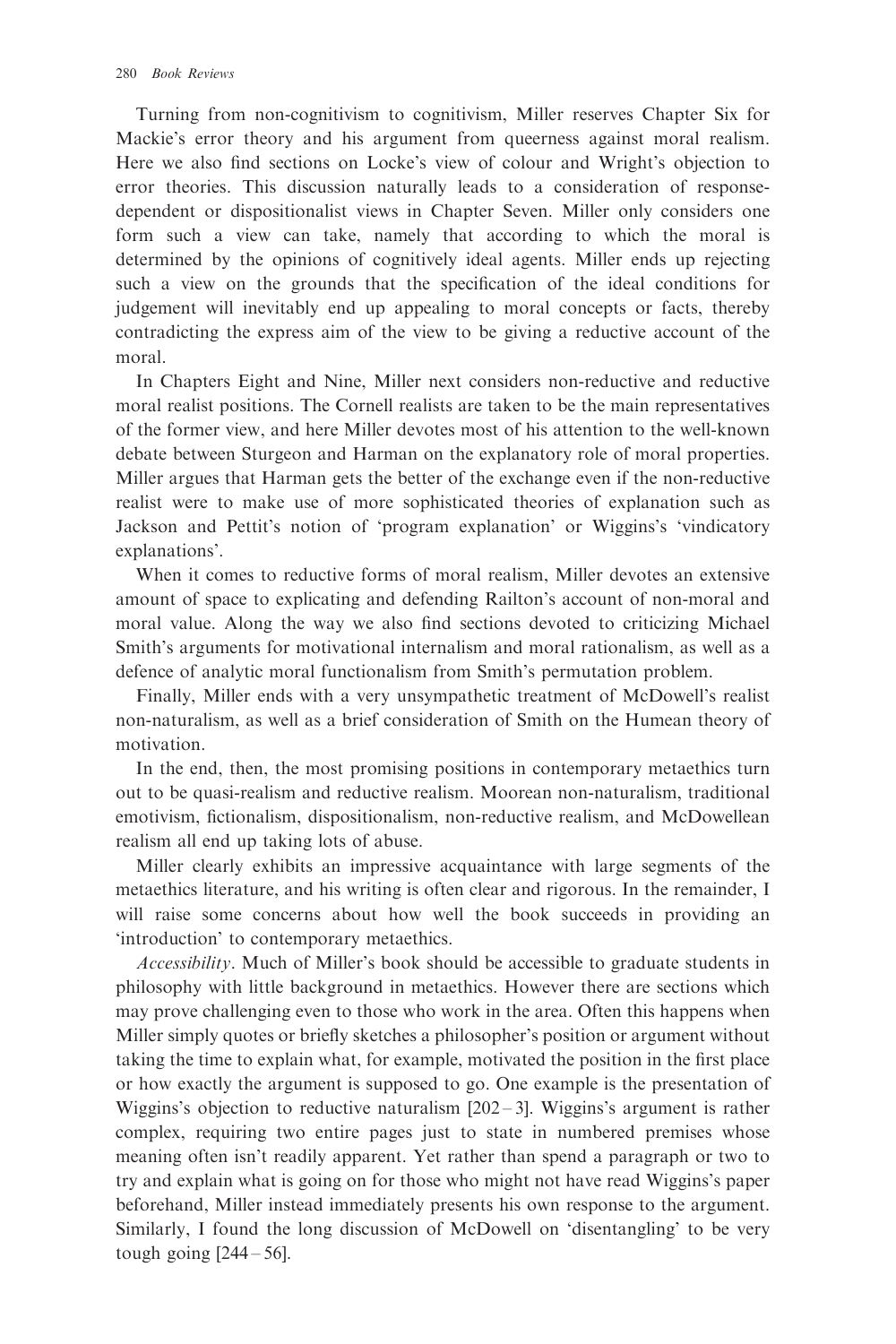Scope. As the summary above suggests, Miller's book is very comprehensive and nicely covers many of the important views, positive arguments, and objections. One noticeable omission is the absence of any discussion of relativism, especially since Mackie uses an argument from moral diversity as one of the two main arguments for his error theory. It also would have been nice to see at least an initial discussion of the recent debates having to do with non-cognitivism and minimalism. Finally, as the chapter on dispositionalism is a mere nine pages in length, it could have been supplemented with a presentation of David Lewis's important view.

Balance. As the last comment suggests, the space and attention devoted to certain theories comes across as unbalanced in several places. Thus Miller uses twenty three pages to lay out Railton's view in the chapter on reductive naturalism, whereas the chapter on norm-expressivism only gestures at some features of Gibbard's position in two paragraphs while devoting the entire remainder of the chapter to Gibbard's response to the Frege-Geach problem. Similarly, many have considered the motivation argument (the conjunction of motivational internalism and the Humean theory of motivation) to be the most significant challenge to moral cognitivism. But rather than summarizing the main positive arguments and objections that have been raised with respect to each of this argument's premises, Miller instead only attacks some of Michael Smith's discussion of them in *The Moral Problem*. While these criticisms of Smith might be important to specialists, they do little to help other readers gain an overall sense of the contemporary terrain in this area.

Tone. My final concern is closely related. Much of the first half of Miller's book exhibits an appropriate degree of restraint on his part as he largely tries to lay out various arguments and positions as clearly and carefully as possible. Towards the end, however, the chapters start to read like those in an original monograph, with Miller largely taking over the critical discussion and attempting to adjudicate the relevant disputes. In many cases, he takes himself to have adequately responded to a prominent objection against a given theory or to have advanced an objection of his own which shows that a given metaethical position is implausible. Again, some of this discussion no doubt will be of interest to specialists. And in general I have no objection to some authorial intervention in introductions and guidebooks. But the degree to which Miller intervenes and the forcefulness with which he presents his conclusions will, I suspect, give a rather skewed impression of the viable options and arguments in contemporary metaethics to undergraduates, beginning graduate students, and other non-specialists who approach Miller's book with an open mind. Some will likely disagree with me about this methodological preference, and it may just be a quirk of mine. But I always prefer to have the views, arguments, and objections laid out clearly before me in works of this kind, so that I can then try to come up with a cost/benefit assessment of my own.

Despite these concerns, Miller's book should be seriously considered both by those looking to teach on contemporary metaethics as well as those who are interested in what he has to say about a host of important topics in the field.

> Christian Miller Wake Forest University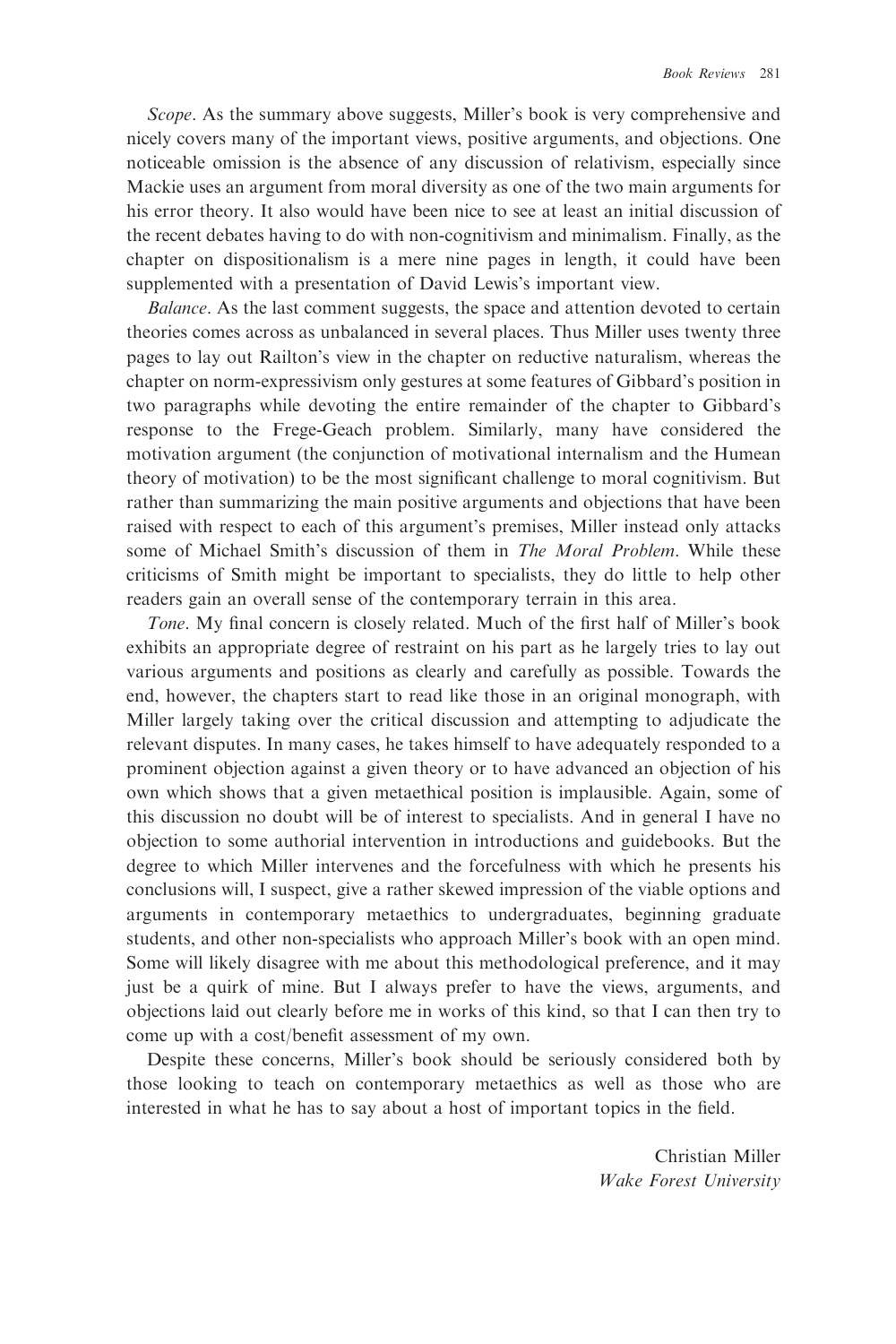# Divers, John, *Possible Worlds*, London: Routledge, 2002, pp. xvi + 380, £65 (cloth), £17.99 (paper).

John Divers's Possible Worlds is a thorough, careful, and well-argued exploration of the prospects for realism about possible worlds. Since -isms in this area abound, it's important to be clear from the beginning that 'realism' here just means the view that there is a plurality of possible worlds—of some sort or other. Divers characterizes realism about worlds as the view that declarative sentences about possible worlds are truth-apt, that some of them are (nontrivially) true, and that such sentences entail the existence of at least one nonactual possible world [21]. This characterization is purposely neutral about just what worlds are, and thus leaves room for realists other than David Lewis.<sup>1</sup> Yet it is not so ecumenical as to make everyone count as a realist; plenty of people deny some part of it. Antirealists include fictionalists (a` la Rosen [1990]), modalists (à la Prior [1977] and Forbes [1985; 1989]), and noncognitivists (the closest to which is Blackburn [1984; 1986]).<sup>2</sup> Divers sets these views aside for future work. His project in Possible Worlds is to sort out the relative merits of the two kinds of realism about possible worlds—genuine modal realism and actualist modal realism (also known as ersatzism). I shall follow Divers in labelling these GR and AR respectively.

The book is divided into four parts. In Part 1, Divers provides an overview of the forms of realism and antirealism about possible worlds, and a survey of why we talk about possible worlds at all. Possible worlds talk has, as he puts it, conceptual, ontological, and semantic applications. That is, possible worlds talk is supposed to (i) elucidate our modal concepts, (ii) provide truthmakers for modal claims and reductive analyses of entities like properties and propositions, and (iii) provide the formal semantics for modal logic. These categories help structure his discussions of GR and AR in Parts 2 and 3, the bulk of the book. In each case, he explains the view or version thereof, discusses its abilities to handle the various 'applications', and then examines the problems it faces. In Part 4, he offers a brief summary and tallies up the score. Divers thinks that GR beats out AR—it does more good than AR, and, contrary to popular belief, does not obviously do any more harm. AR carries serious ontological and epistemological costs just as GR does. Thus if we are to be modal realists at all, we should be genuine realists.

Yet it would be a mistake to characterize Divers's book as a straightforward defence of GR. What it really is is a literature survey, a report on the state of the art in possible worlds research. It covers just about every argument ever raised, every thrust and counterthrust and countercounterthrust, including many new points of Divers's own. The book is exhaustive—and a bit exhausting—and I will only be able to sketch a handful of issues here.

Divers argues that GR meets most of the desiderata laid out in the 'applications' he describes (Chapter 4), except that it cannot in fact provide nontrivial truthmakers for modal truths  $[51 - 7]$ . In the next several chapters, Divers discusses the many objections that have been raised against GR. These include the possibility of island

<sup>&</sup>lt;sup>1</sup>Indeed, the characterization perhaps leaves too much open, because it does not tell us which sentences count as being about possible worlds. What if I insist on calling possums 'possible worlds'?

<sup>2</sup> I think it would be better to call Blackburn himself an abstentionist about possible worlds discourse and a quasi-realist about modal discourse. He provides a quasi-realist account of claims like 'there could be a purple people eater', not of claims like 'there is a world in which there is a purple people eater'.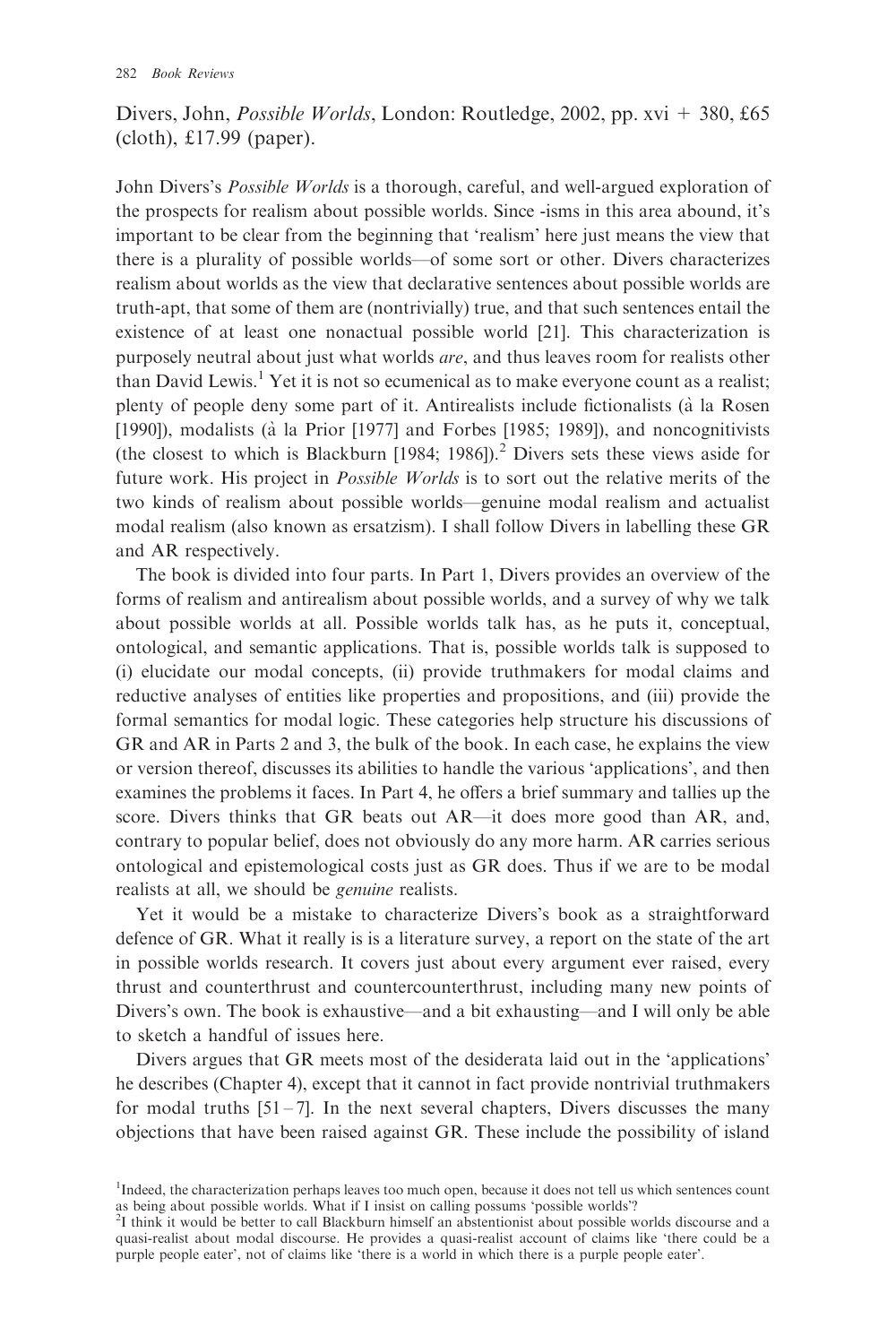universes, the irrelevance of counterparts, the claim that 'possible world' is an unanalysed modal notion, epistemological worries, and the paradoxes of recombination—just to name a few. He also raises a new objection to the effect that the GRist cannot single out nonactual individuals in order to refer to or quantify over them [77 – 85]. After careful consideration of these objections, he dismisses most of them as misguided or, more often, inconclusive. The question, then, is how AR fares in comparison.

Divers begins his discussion of AR by distinguishing four different versions, according to what possible worlds are taken to be (Chapter 10). Plantingan Realism (e.g., Plantinga [1974]) identifies possible worlds with maximal possible states of affairs. Nature Realism (e.g., Stalnaker [1976], Forrest [1986]) identifies possible worlds with complicated properties—ways the world might have been. Book Realism (e.g., Carnap [1947], Jeffrey [1965], Adams [1981]) identifies possible worlds with 'certain kinds of maximal or complete stories, the elements of which are structured propositions or interpreted sentences of a specified (worldmaking) language' [178 – 80]. Finally, Combinatorialist Realism (e.g., Skyrms [1981], Armstrong [1989]) identifies possible worlds with constructs out of actually existing individuals and actually instantiated properties.

Of course, each of these forms of AR, as actually held by actual philosophers, comes with a lot of other bells and whistles. Divers's taxonomic strategy seems to be to divide up the landscape by claims about the nature of the posited worlds, and then—as a decidedly secondary matter—to associate those claims with the further views about modal metaphysics held by their actual proponents. However, I worry that this is not the best way to go, for two related reasons. First, it does not permit discussion of which clusterings of views are mere historical accidents and which are philosophically well-motivated. Second, it obscures other interesting dimensions along which forms of AR can vary.

One important such dimension is the question of whether the ARist supplements her ontology with actual entities that stand in for nonactual individuals (such as uninstantiated haecceities), or whether she instead echoes Robert Adams in saying that 'all possibilities are purely qualitative except insofar as they involve individuals that actually exist' [1981: 3]. This question appears to crosscut Divers'S categories, because it does not have anything obvious to do with what the abstract worlds are supposed to be *made of*. Yet it is of crucial importance in evaluating what a form of AR is ontologically committed to, and what it says about singular propositions about nonactuals, iterated modality, serious actualism, and what Divers calls the Dproblem  $[210 - 23;$  highly recommended]. Divers does not ignore this issue, of course, but his way of categorizing the views does not bring it properly to the fore. My point here is just that actually held versions of AR are packages of views, different aspects of which are to blame for different problems. It would be better to tease out and articulate the different aspects, and evaluate them directly, than to evaluate more coarse-grained and presumably contingent groupings of claims.<sup>3</sup>

At any rate, Divers subjects his own four versions of AR to the same scrutiny to which he subjected GR. After arguing that none of them succeed at the three 'applications' as well as GR does (Chapters  $11-13$ ), he examines a variety of

<sup>&</sup>lt;sup>3</sup>In one instance, Divers seems to get the actual package wrong. He claims that Nature Realism accepts uninstantiated nonqualitative essences [238]—which would surprise certain Nature Realists, like Stalnaker.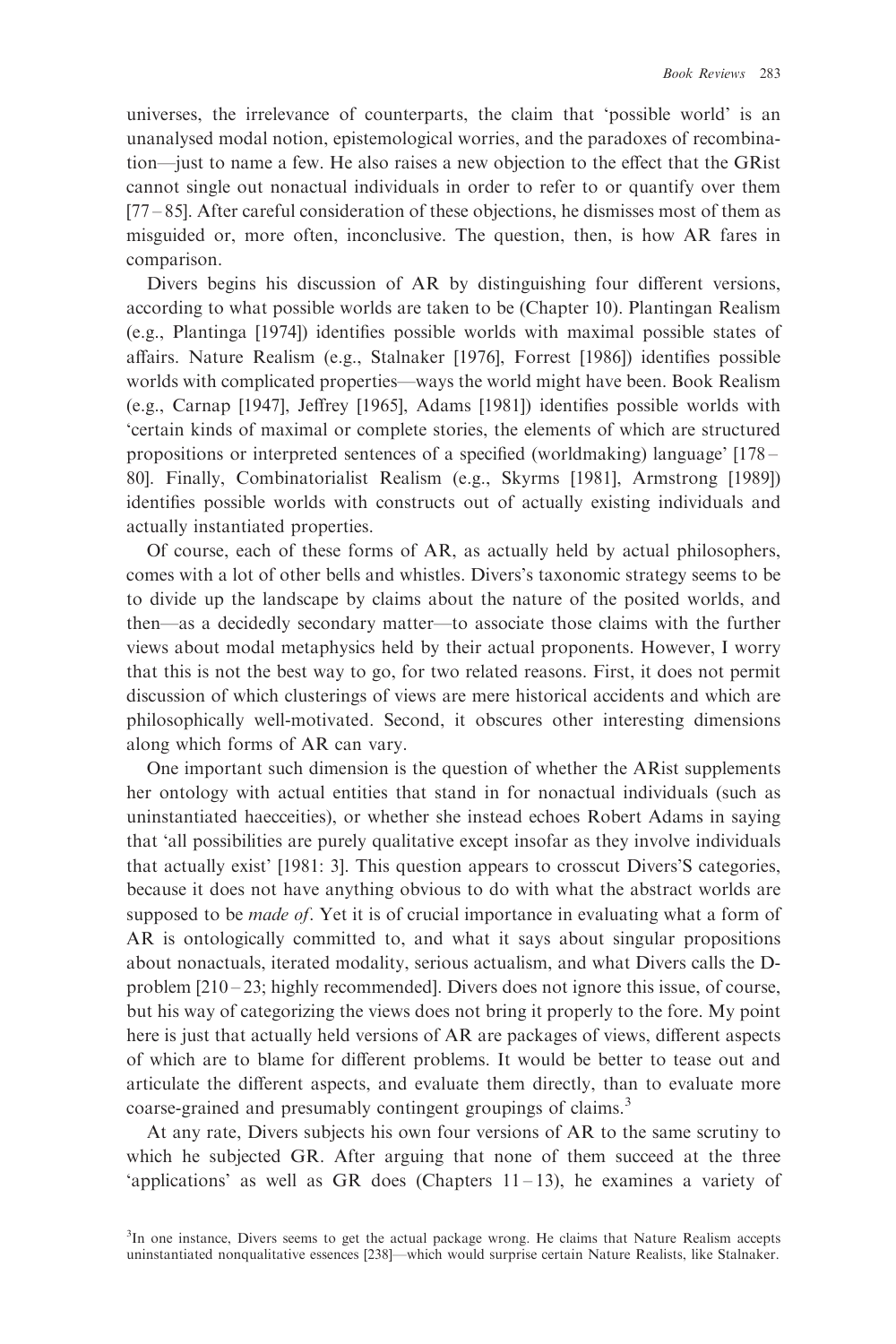objections to the views (Chapters  $14-17$ ). Here, roughly, is his tabulation of the overall score. GR is clearly better placed than AR to analyse properties, propositions, and the like in terms of worlds. GR is able to provide a reductive analysis of modality, and AR is not. AR has difficulties making sense of the standard Kripke semantics that GR does not have. Although both views are threatened by settheoretic paradoxes, the problem is arguably worse for AR than GR. Both views have problems quantifying over nonactuals, and thus have problems with expressive power. Both have a lot of work to do sorting out modal epistemology, and neither has an unproblematic, clearly sane ontology.

Divers therefore agrees with Lewis that 'the balance of benefits to costs afforded by GR is greater than that afforded by AR and that this makes GR the superior option' [297]. I do not, despite the fact that I think Divers is right on many points. However, I shall not dispute any of the details of the smaller arguments here. Instead, I just want to say a few (not particularly original) words about Divers's overall strategy—about relying on costs-benefits analyses, and doing philosophy-bypoints-tally.

The problem is simply that it is very difficult to come up with a straightforward victor, because among the many things that AR and GR disagree about are which features count as costs or benefits, and how much weight to assign to them. To take one particularly clear example, consider the 'conceptual application' of providing reductive and extensionalist analyses of modal notions. The ARist simply does not put the same positive weight on this that the GRist does. No ARists these days take themselves to reduce modal concepts to nonmodal ones, so it is not as though they are claiming a benefit that they cannot in fact provide. Indeed some ARists take it to be a *virtue of their view* that it does not reduce modal concepts to nonmodal ones. The idea is that any view that purports to reduce the modal to the nonmodal ipso facto gets it wrong. If this is right—and there is at least something to the thought then AR should get points rather than demerits here.

This sort of difficulty emerges in other, less obvious, ways as well. I suspect that it may impact Divers's claims about the relative importance of the respects in which AR does and does not have a 'safer and saner' ontology than GR [227]. And it clearly affects the extent to which the so-called 'problem of iterated modalities' should be taken to be a genuine difficulty for forms of AR that reject nonqualitative essences and other sorts of stand-ins for possible individuals. Such forms of AR think it is a mistake to  $try$  to make sense of de re modal claims about nonactual individuals, and will similarly demand points rather than demerits for their failure to do so (see, for example, Adams [1981], Lycan and Shapiro [1986], Fitch [1996], Bennett [forthcoming]).

But I suppose all this is really neither here nor there. As I have said, Divers's goal is not only to argue for GR, but also simply to survey the state of the art in thinking about possible worlds. Who cares if I resist the overall lesson he draws, and some of the points he makes along the way? The fact is that Divers's survey is wide-ranging, careful, and very useful. I can only bicker about the scorecard because he has laid it out so clearly.

Possible Worlds is indeed painstakingly clear. It is carefully organized, and has useful section headings and a comprehensive index. However, some of this clarity is undermined by the fact that Divers goes rather overboard with acronyms. Every view, every thesis gets an acronym, often introduced utterly in passing and used only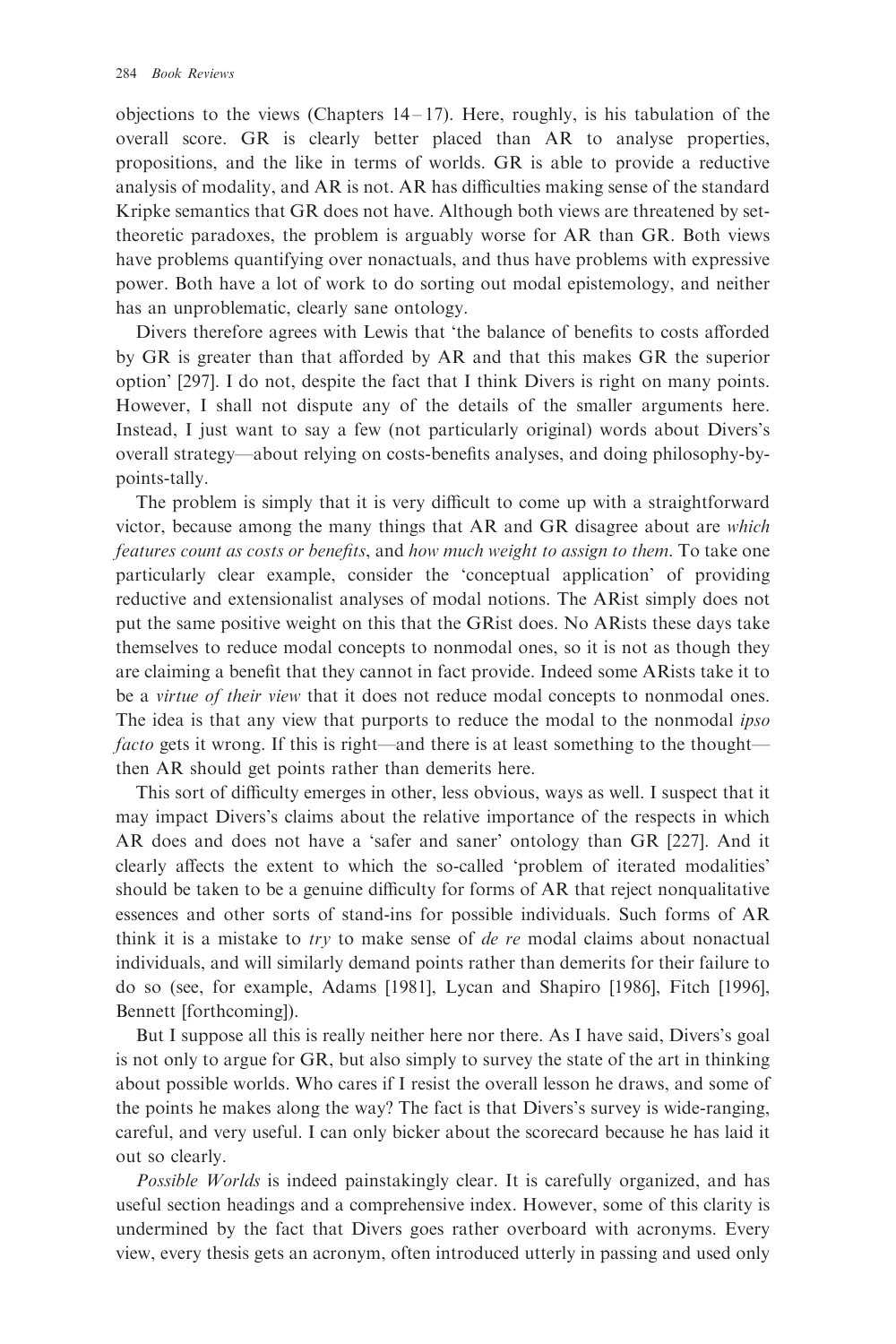a few times. This is confusing in itself, and also leads to editorial errors. For example, 'SA' means 'structure-based anti-realism' on p. 23, but 'strong actualism' on p. 224. And 'RGR' is used on p. 70 with no explanation—according to the index, it gets introduced on p. 84; after some searching, I found it defined on p. 83. This sort of thing can make for a difficult read.

But it is worth fighting through the thicket of acronyms, for there are many rewards to be reaped. There are some gems in here. I particularly recommend Divers's discussion of what he calls 'extraordinary modal claims' in Chapter 4, his sketch of what makes a realism count as actualist in the beginning of Chapter 10, and the way he connects various familiar difficulties that arise for AR to less familiar issues about whether ARists can unthinkingly help themselves to Kripke semantics (Chapter 13). And although reading the book from cover to cover may be hard going, it is an incredibly handy resource to dip into here and there. Possible Worlds is unpretentious, fair-minded, wide-ranging, richly detailed, closely argued, and thorough. It is probably too difficult, and presupposes too much, to be of use to most undergraduates. But it is a must-have resource for graduate students—or, indeed, for anyone trying to work their way through the morass of literature on possible worlds. I look forward to the follow-up book on antirealism that Divers promises in the introduction.

### **References**

- Adams, Robert 1981. Actualism and Thisness, Synthèse 49: 3-41.
- Armstrong, D. M. 1989. A Combinatorial Theory of Possibility, New York: Cambridge University Press.
- Bennett, Karen forthcoming. 'Proxy' Actualism, Philosophical Studies.
- Blackburn, Simon 1984. Spreading the Word: Groundings in the Philosophy of Language, Oxford: Clarendon Press.
- Blackburn, Simon 1993 (1986). Morals and Modals, in Essays in Quasi-Realism, New York: Oxford University Press, 52 – 74.
- Carnap, R. 1947. Meaning and Necessity, Chicago: University of Chicago Press.
- Fitch, G. W. 1996. In Defense of Aristotelian Actualism, *Philosophical Perspectives* 10: 53 71.
- Forbes, Graeme 1985. The Metaphysics of Modality, Oxford: Clarendon Press.
- Forbes, Graeme 1989. Languages of Possibility: An Essay in Philosophical Logic, Oxford: Basil Blackwell.
- Forrest, Peter 1986. Ways Worlds Could Be, Australasian Journal of Philosophy 64: 15 24.
- Jeffrey, Richard 1965. The Logic of Decision, Chicago: University of Chicago Press.
- Lycan, William, and Stewart Shapiro 1986. Actuality and Essence, Midwest Studies in Philosophy 11: 343 77.
- Plantinga, Alvin 1974. The Nature of Necessity, Oxford: Clarendon Press.
- Prior, A. N., and Kit Fine 1977. Worlds, Times, and Selves. London: Duckworth.
- Rosen, Gideon 1990. Modal Fictionalism, Mind 99: 327 54.
- Skyrms, Robert 1981. Tractarian Nominalism, Philosophical Studies 40: 199 206.
- Stalnaker, Robert 1976. Possible Worlds, Noûs 10: 65-75.

Karen Bennett Princeton University Australian National University

Campbell, John, Reference and Consciousness, Oxford: Clarendon Press, 2002, pp. vii + 267, £40.00 (cloth), £14.99 (paper).

A major thesis defended in John Campbell's book is characterized as the 'Classical View' of the relation between reference and consciousness: 'Knowledge of what it is for a proposition to be true is what causes, and justifies, your use of particular ways of verifying, and finding the implications of, that proposition' [24]. This view sits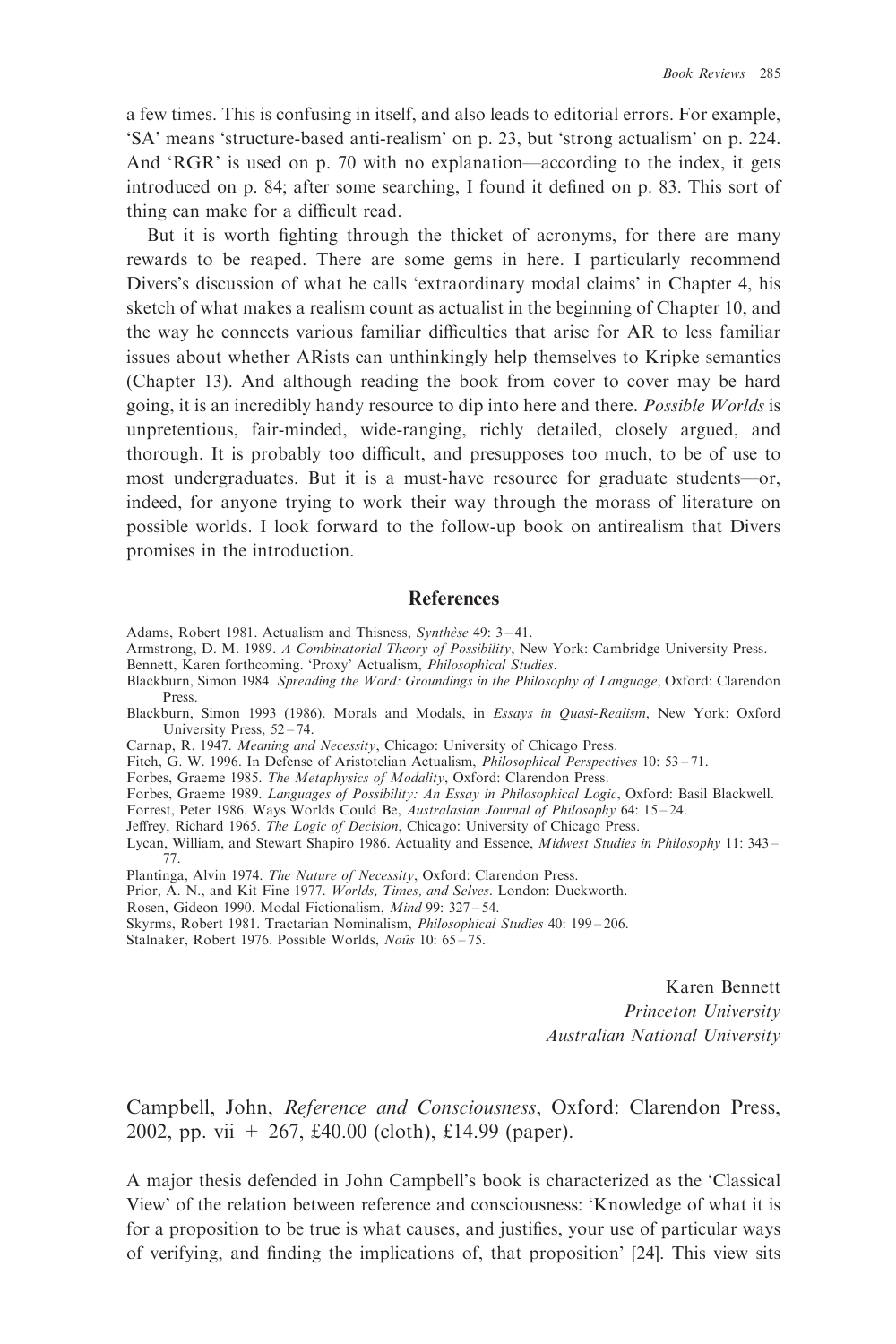naturally with an account of reference, the 'common-sense picture', that sees one's knowledge of the reference of a term controlling and justifying the use one makes of the term. Campbell sees the later Wittgenstein and Quine as opposing this account; for both of them the pattern of use is detached from knowledge of reference and becomes 'all there is', leading to Wittgensteinian worries about the resulting arbitrariness of the pattern of use, and to the Quinean thesis that meaning is indeterminate. Campbell's aim is to reinstate the common-sense picture by invoking our conscious attention to an object to explain our ability to understand a demonstrative thought about that object. More specifically, the claim argued for is that knowledge of the reference of the demonstrative in a demonstrative thought about an object is supplied by conscious attention to that object.

To succeed in this project Campbell needs to provide a robust characterization of what conscious attention to an object consists in—how it is that we manage to do this in a way that does not presuppose either the knowledge to be explained or the use that is to be controlled. There is a threat from above and a threat from below. One may think that paying conscious attention to an object requires us to have conceptual abilities that link us to that object, so precluding the explanatory role attributed to conscious attention, or one may think that non-conscious informationprocessing capacities are all we need for reference-fixing, so pre-empting the controlling role. For Campbell, it is rather conscious attention that controls the information processing activities relevant to an object, and it is the object thus attended to that justifies the use of some information processes over others.

This is illustrated by two examples, that of a fielder catching a cricket ball, and the task of finding whether one thing is enclosed within another. The first example raises some worries about the way Campbell sees the role of attention to an object. To catch the ball, says Campbell, the fielder has to be 'selecting information from the moving ball, and performing operations upon that information' [27], and this selection is achieved by consciously attending to the ball. But the fielder has to pay attention to a lot else besides, and to process information from, amongst other things, the strength and direction of the wind, the slope of the field, the position of the sun, and the position (and speed) of the next nearest fielder. Except for the simplest of cases, paying conscious attention to  $x$  is almost inevitably going to involve paying attention to, and processing information from, a lot else besides x. Campbell's account would have to be complicated by the idea that the other information processing is guided by the objective given by conscious attention to the object.

So the claim is that it is conscious attention to the object that causes our selection of the right information processes. A further claim is that visual information about an object reliably available to a subject without conscious attention to the object (for example in a blindsight experiment) will be insufficient for an understanding of a perceptual demonstrative referring to that object. According to Campbell, it is 'compelling to common sense that conscious attention to the object is needed for an understanding of the demonstrative' [9]. If this is right (some may find it less than compelling) then conscious experience of an object is necessary for knowledge of the reference of a perceptual demonstrative.

What of the conceptual capacities of the subject presupposed by the subject's ability to concentrate attention on an object? Does paying attention to an object require that the subject possess concepts which enable the singling out of the object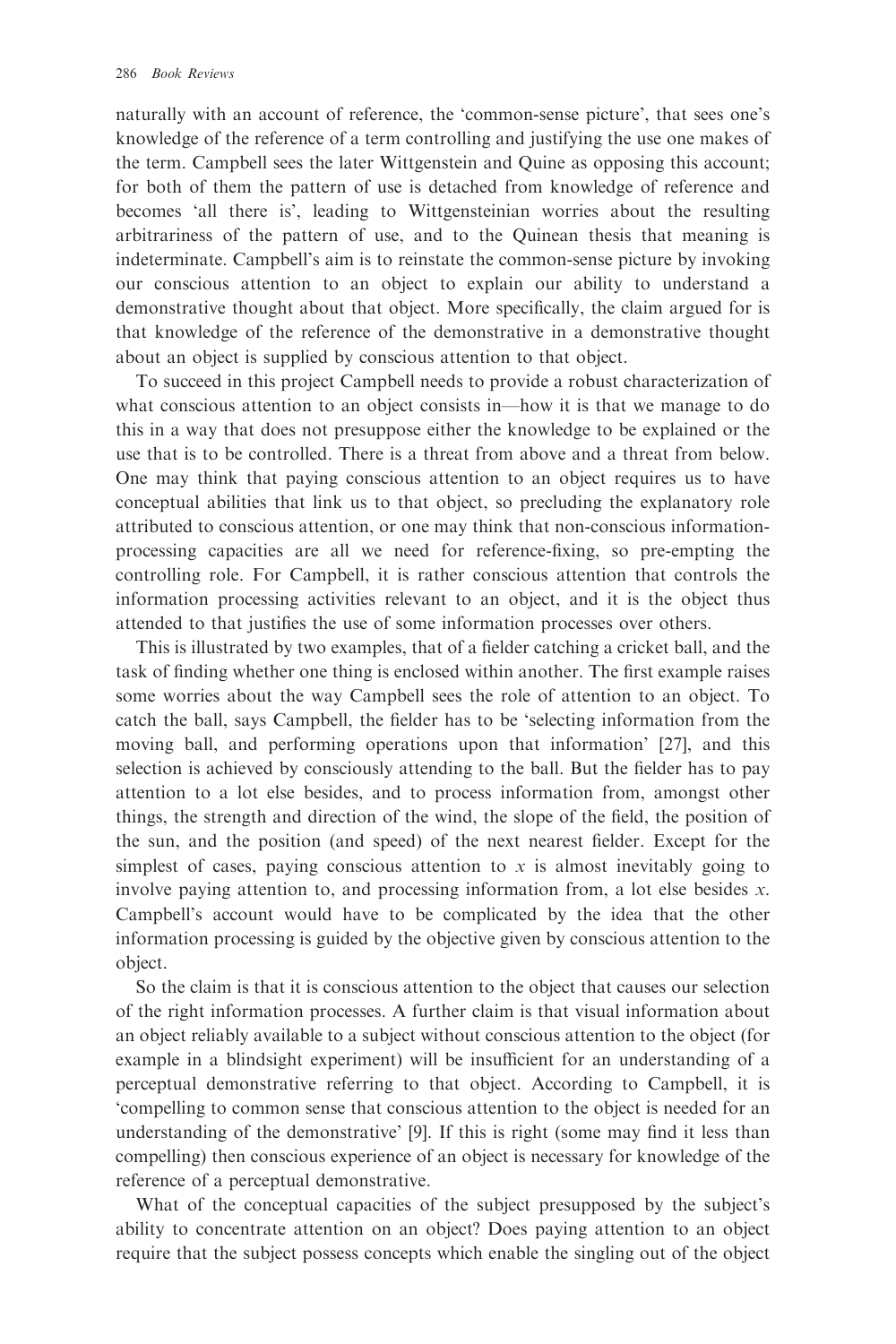in experience? An answer to this question requires some elaboration of what conceptpossession is, but Campbell does not supply any such elaboration. One problem that this lack causes is apparent in his argument for the claim that conscious attention to an object is more primitive than thought about that object. Animals, he notes, can 'single out' a moving object, or single it out because it is red, without having any concepts relating to movement or colour. But does that mean that people, who can understand demonstrative reference, and so do have concepts about objects, can single out objects by their colour even if they possess no colour concepts? Campbell claims they can, but his evidence is provided by children who can refer to perceived objects on the basis of colour vision 'long before they have any grasp of colour concepts'. Evidence for the lack of colour concepts is provided by the difficulties the children have in using words to classify the colours they can discriminate. This would appear to make linguistic abilities essential to concept-possesion, but this controversial claim goes undefended.

The (explanatory) primitiveness of conscious attention is emphasized in the dismissal of attempts to make the use of sortal concepts essential to the understanding of demonstrative reference. One 'sortalist' claim is that we 'bind' features to objects in the way we do because we have particular sortal concepts which provide a classificatory scheme for us. Here Campbell uses evolutionary considerations to reject this idea; given our binding strategies would have evolved from creatures with a similar visual system to us, it is unlikely that those strategies evolved as a consequence of our having any particular set of sortal concepts. But a sortalist might allow for the fact of sortally-independent binding, making the less ambitious claim that objects thus bound are subject to different sortal schemes, and which object we demonstratively refer to could be dependent on the binding strategies we have *and* the sortal concepts we use. And Campbell notes that this sortalist can then say that the pattern of inferences we make with regard to a perceived object is justified by the sortal concept rather than by simple attention to the object.

Campbell's response to this is to claim that all the sortal concept does is make explicit the relevant pattern of inferences, saying what the pattern is, and so cannot play a justifying role with respect to those inferences. It is experience of the object that is fundamental; this experience justifies the pattern of inference and also allows for sortal classification. The argument against the advocate of sortal concepts here is fairly quick, and indirect. It goes by way of an analogy with the laws of logic, which are said to describe, rather than justify, the inferences they cover. A 'sortalist' (e.g.,Wiggins) may just deny the relevance of the analogy. More importantly, such a sortalist may press Campbell to say more about the 'Gestalt organisation' of the visual field, such an organization playing an essential role in Campbell's account of the selection of the specific information-processes relevant to different objects in the visual field. The friend of sortals may suspect that allowing for Gestalt principles to play an essential role in the identification of an object to which the subject is paying conscious attention will, when such principles are fleshed out, lead to a version of sortalism.

So far the classical view defended by Campbell is compatible with a view that sees demonstrative reference controlled by the object the speaker has in mind, that object being the one consciously attended to. What makes Campbell's account radically different from this is his take on what experience of an object comes to: 'Experience of a perceived object is what provides you with knowledge of the reference of a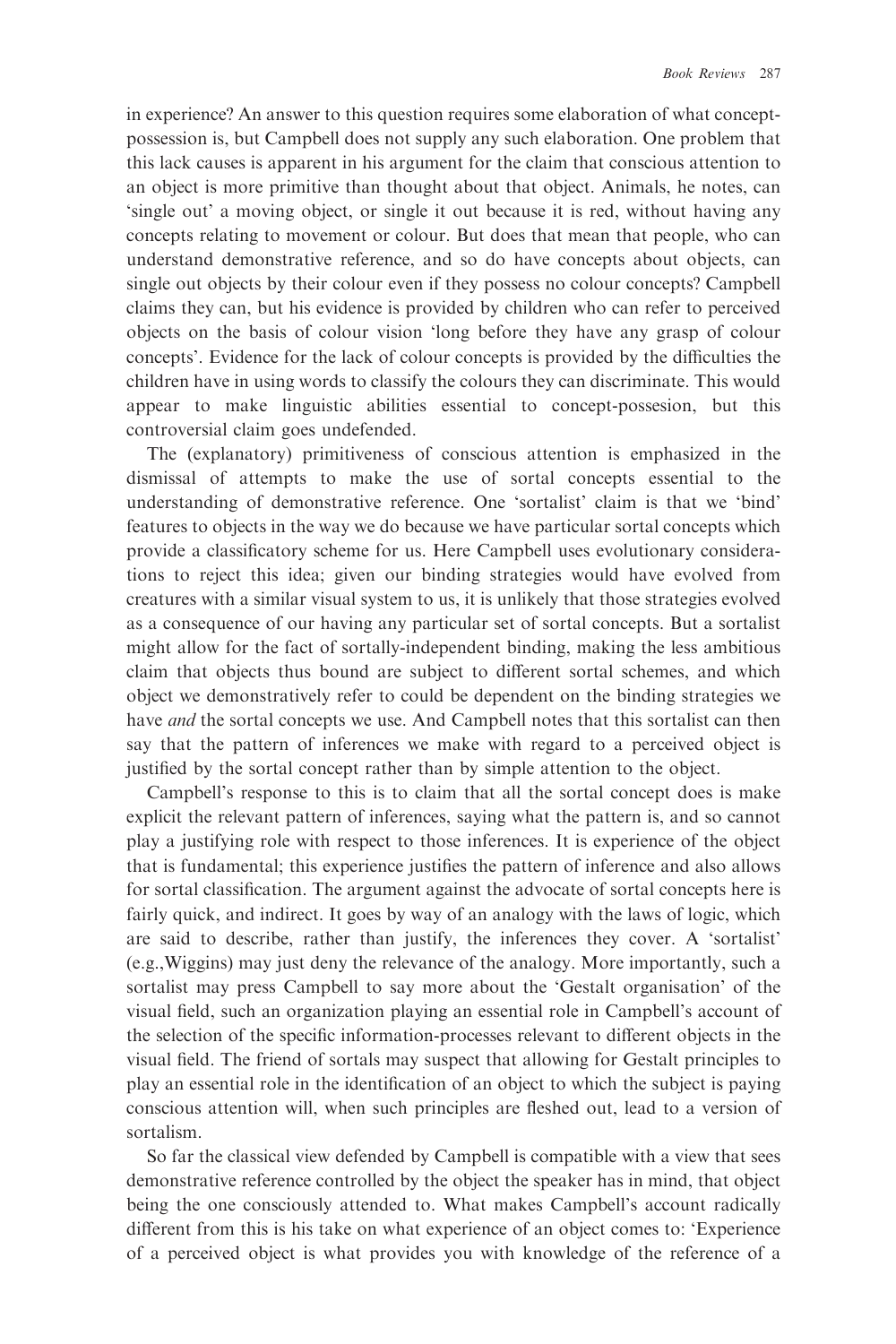demonstrative referring to it' [114]. What we are given is a relational theory of experience of an object: the object we have experience of is itself part of the content of the experience. The relational view thus rejects any 'common factor' account of the content of our experiences. Seeing a dagger over there and hallucinating a dagger over there will not be intrinsically similar experiences; the qualitative content of the experience is, at least partially, constituted by the character of the objects seen.

The question arises: how does one know this is the truth about our experience of objects? Campbell does not argue directly for the relational view. The suggestion is that the relational view, and only the relational view, shows why we need the notion of the phenomenal character of experience. 'Experience of objects has to explain how it is that we can have the conception of objects as mind-independent' [121]. More precisely, experience explains how demonstrative thoughts are possible. Alternative accounts of perceptual experience, such as representative theories (and disjunctive theories) fail in this explanatory task because they take the intentional character of experience for granted. For the representationalist, the character of the experience of hallucinating a dagger includes the thought (or representation) that there is a dagger before one. This debars it from explaining how such a thought about a mindindependent world is possible. On the relational view, so it is claimed, our experience can explain our grasp of the concept of mind-independent objects, and this is because experience of objects is more primitive than thought about objects.

The relational view, as described, does not commit one to the implausible claim that two people looking at the same object will thereby have the same intrinsic experiences of the object. What is claimed is that there will be an intrinsic difference to the experience if the object were not there. And because of this, the experience guarantees the existence of the object experienced. This guarantee is meant to legitimate inferences that employ demonstrative reference to objects. Take

That woman is running.

That woman is jumping.

Therefore, that woman is jumping and running.

Campbell claims that a 'common factor' theory of experience cannot justify this inference, as the experiences justifying the demonstrative thoughts could be the same even if different women were seen. This is impossible on the relational view, which makes the sameness of the woman transparent to the subject of the experience. This does not mean that sceptical problems are overcome; a subject may be mistaken about the nature of the experience they are having—'it may be impossible to tell, simply by having the experience, which sort of experience it is' [130].

One has to wonder what kind of transparency is involved here. More importantly for Campbell's purposes, one has to wonder what explanatory role experience can play. Common factor theories of perception (whether representational or sense-date type views) took as one argument in their favour that their view could explain why a subject hallucinating a dagger in front of her, and another subject seeing a dagger in front of her, would act in the same way. Sameness of experience would figure as an essential part of the explanation of the ensuing actions. Campbell cannot allow experience this role, so the explanation now is that one of the subjects seems to be (or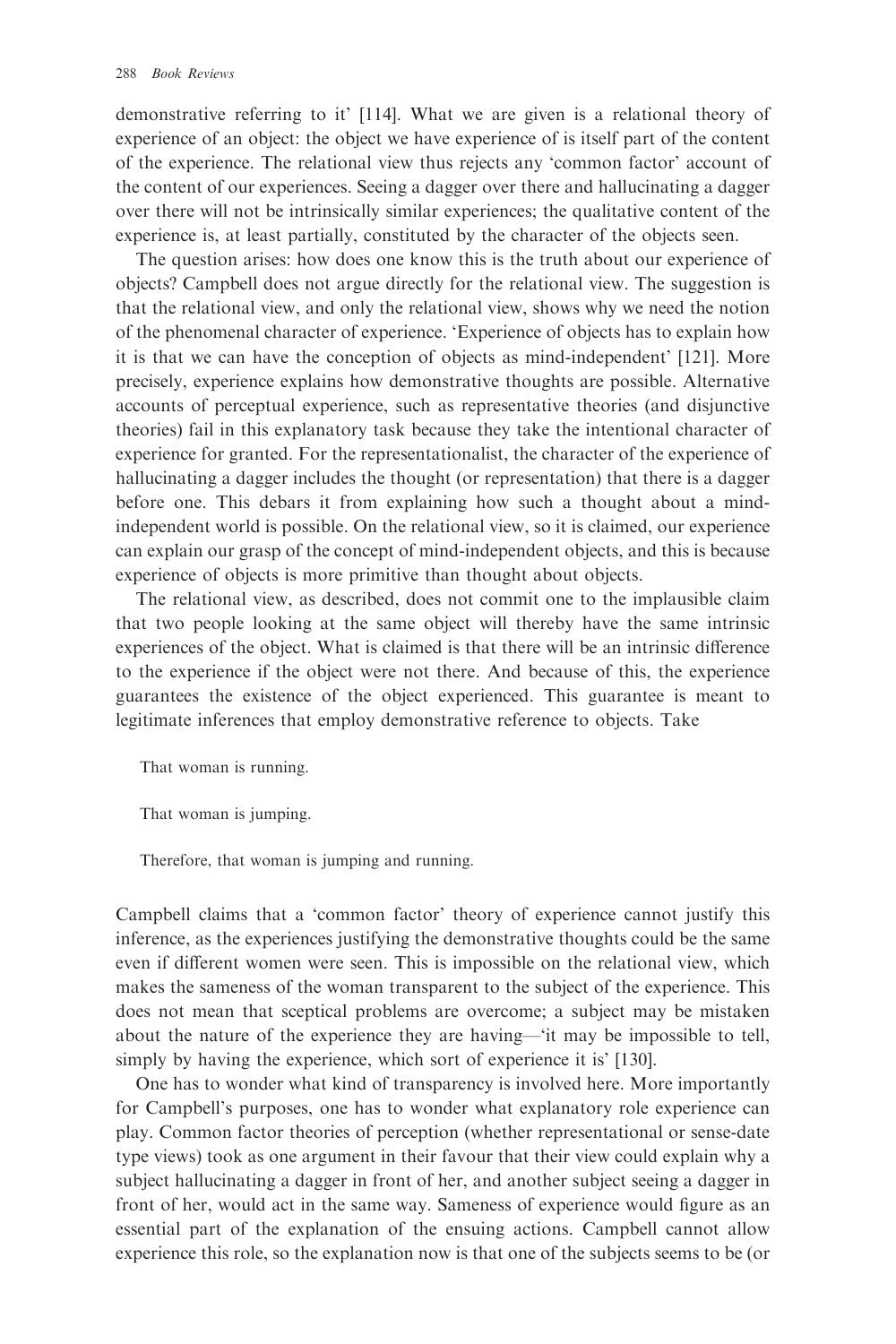thinks they are) having the 'dagger-in-front-of-one' experience, and it is this seeming which explains that subject's actions. The common factor theorist may well object that this is ad hoc, so a lot will depend on the independent argument for the relational view.

That argument depends essentially on the claim that without a relational conception of experience of objects we are bereft of an explanation as to why we have the concept of phenomenal experience. It is not that we have to have the concept of relational experience in order to have the right to claim knowledge of an independent world. It is rather that, unless experience is relational, we would have no need of the concept of the phenomenal character of experience. This is brought out forcefully in the discussion of the distinction between disjunctivism and the relational view. Disjunctivists also deny that there is a common factor in the hallucinatory and veridical experiences, so they make the existence of the object essential in typing the veridical experience. But they take the veridical disjunct to involve the grasping of a demonstrative thought about an object, and Campbell protests that this robs the experience of its capacity to explain how thought about mind-independent objects is possible. The intentionality of thought is presumed, not explained. Or rather, that we can have thoughts about mind-independent objects is not explained. A disjunctivist about perception (McDowell, for instance) could protest that such explanatory work is discharged *not* by invoking the pre-conceptual, but by noting that the actualization of conceptual capacities in experience is not under our control. It is, such a disjunctivist will say, our 'passivity' in experience that enables the thought that the objects so experienced are mind-independent. The further claim, which I will not discuss, is that experience of properties and objects is not limited to experience of the dispositional qualities of the objects experienced; our experience is of the categorial ground of those dispositions. Functionalist and Gibsonian accounts of perception are dismissed on the grounds that they cannot use our experience of objects 'to explain how it is that we can grasp demonstratives referring to the object as referring to a categorical object, not merely a collection of potentialities' [145].

Clearly one's judgement about the plausibility of Campbell's defence of the Classical View (of knowledge of reference) depends largely on how persuaded one is that the relational account of experience is true. I must admit to being unpersuaded, though intrigued. Part of the problem is the indirect, semi-Kantian nature of the argument given. Campbell asks: Given we have thoughts about mind-independent objects, what in the nature of our experience can explain this? The relational account is meant to provide the (only possible?) answer. But it is not clear how this explanation works, nor exactly how experience will play the justificatory role fashioned for it. The demonstrative thought about an object is meant to be caused and justified by the pre-conceptual experience. But the accusation that those who prefer to avoid the pre-conceptual end up taking intentionality for granted could be turned against Campbell; he helps himself to the notion of relational experience, which is a rock-bottom notion. Does it advance any explanatory purpose? Not if the explanandum is the general one of the subject (mind) being epistemologically related to the (mind-independent) world. Does the conceptualist see any distinctive role for experience? Yes, for without it the mind would be undisciplined in its thoughts. And Campbell does not really explain how there can be an epistemological (justificatory) relation between non-conceptual experience and thought. (For an illuminating account of the problems in locating a reason in non-conceptualized experience see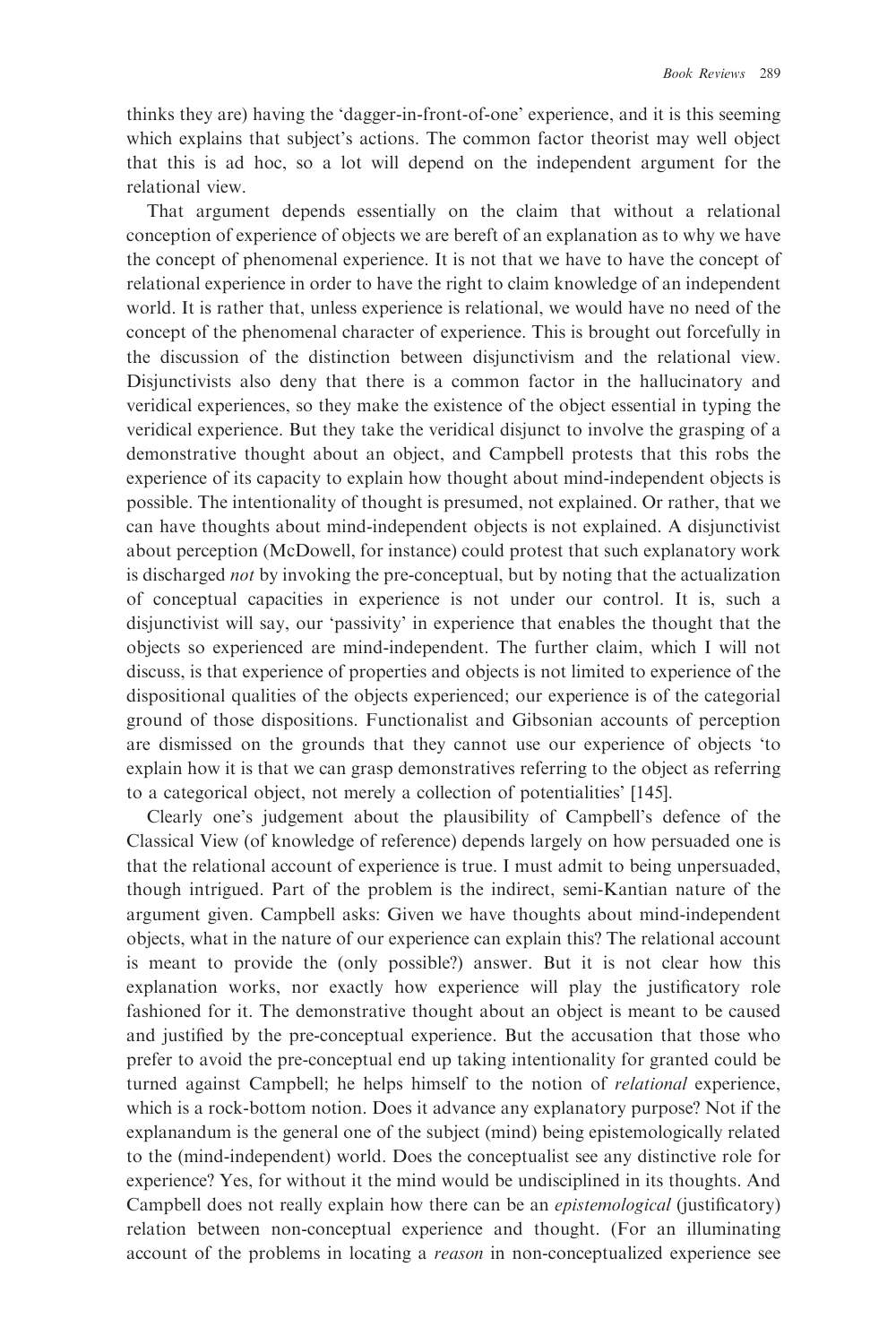Richard Heck 2000, 'Nonconceptual Content and the ''Space of Reasons''', Philosophical Review 109, issue 4).

Campbell develops his relational account of experience in chapters on joint attention and memory demonstratives, and completes his account by going back to review the major alternatives, Dummettian anti-realism and Quine and Davidson on inscrutability and indeterminacy. What he has to say in these chapters is illuminating and of great interest, even if one rejects the relational view of experience. In general Campbell provides a sustained an impressive argument in favour of his view. Reference and Consciousness is essential reading for those interested in how it is that experience can explain our knowledge of the world.

There are a few typographical mistakes, none interfering with comprehension, though on p. 145, line 4, we are told that we can 'gasp demonstratives' which no doubt we can, but presumably 'grasp' was intended.

> Graham Macdonald University of Canterbury

Gertler, Brie, ed., Privileged Access: Philosophical Accounts of Self-Knowl*edge*, Aldershot: Ashgate, 2003, pp. xxii  $+$  266, £50 (cloth).

This collection of essays about the nature of self-knowledge includes specially commissioned contributions plus reprints of recent articles by Boghossian, Shoemaker, Wright, and others. Its concern is with the explanation of special or 'privileged' access to one's own states, and the question is construed broadly. Most articles share the naturalistic perspective which Gertler in her introduction rightly asserts is the dominant position in contemporary philosophy of mind. However, the approach is less unified than that of a collection on the same theme from a few years ago, Crispin Wright et al.'s Knowing Our Own Minds (Oxford: Clarendon Press, 1998). Wright's volume focussed on two questions: how first-person authority can be explained without recourse to a Cartesian introspectionist or observational model of self-knowledge, and the compatibility of first-person authority with externalism. Gertler's volume construes 'privileged access' more broadly, and is less closely focussed on first-person authority—or the authority of avowals, as I would prefer to call it—or at least on the post-Wittgensteinian problematic which has been Wright's main concern.

This is an area in which it is hard to find agreement even in the starting point for debate—over the data in question indeed. Gertler in her Introduction contrasts infallibility, self-intimation, epistemic asymmetry, epistemic privilege, and incorrigibility. I would be inclined to add a further category of 'immunity to error', not the same as infallibility or incorrigibility because it does not suggest a knowledge-claim. She begins by considering the questions 'How do you know that you think it will rain tomorrow?', and 'How do you know that you have a headache?', commenting that when read as demands for justification, the questions seem absurd. Still she assumes that 'I believe that I think it will rain tomorrow' makes sense, as do some other contributors. That is, they assume that because one can say 'I believe that Jonathan believes that I believe  $\dots$ , or 'I believe that I believed that p', then the first-person present-tense case makes sense—that because 'I believe that p' is a proposition, it can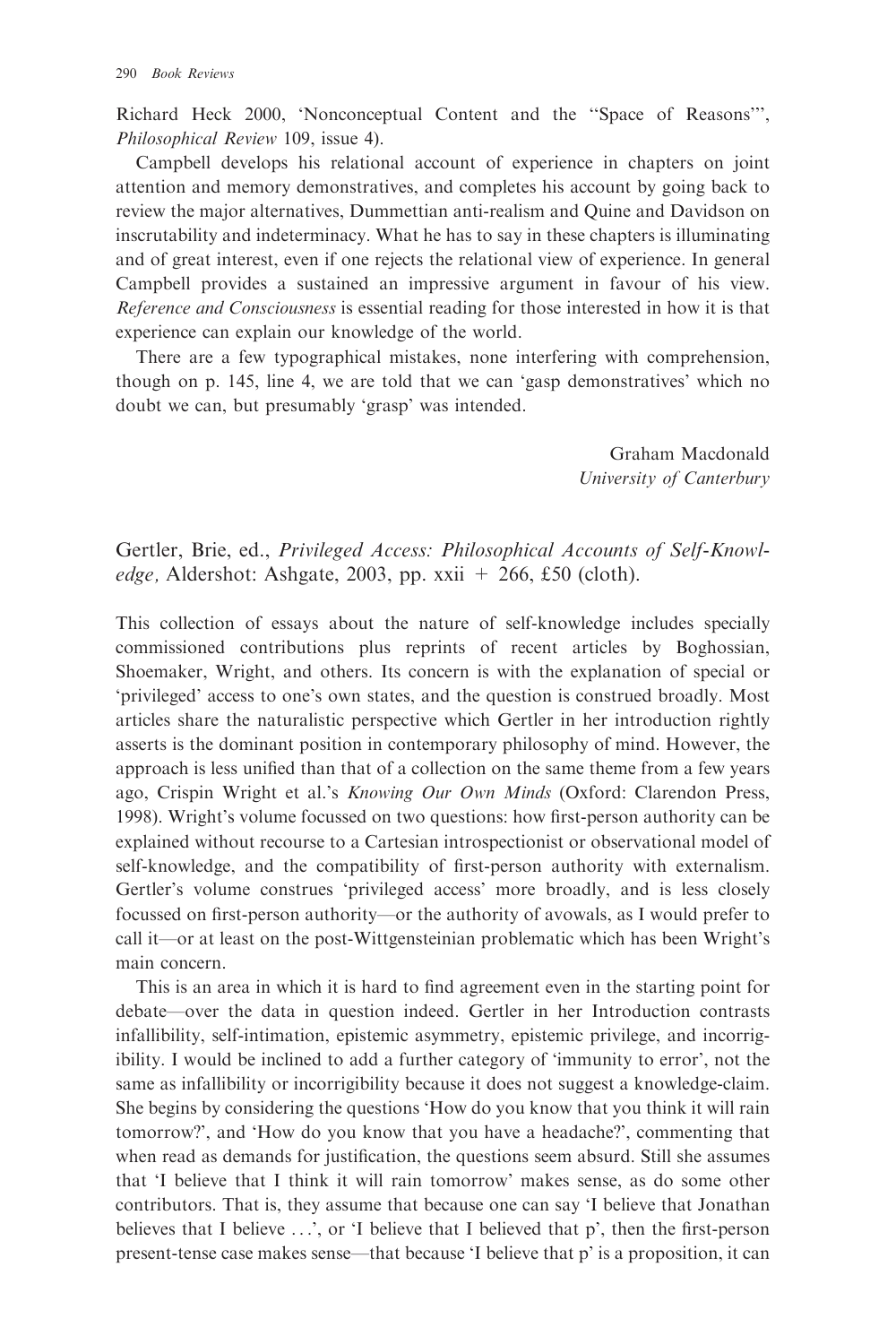meaningfully be substituted for p in the schema 'I believe that p'. But this no more follows, than it follows from the logically non-contradictory status of the conjunction of 'P' and 'I believe that not-p', that one can meaningfully assert 'P, but I believe that not-p' (the issue of Moore's Paradox).

In addressing their intractable task of accommodating self-consciousness within a naturalistic world-view—surely the hardest problem for naturalism and for scientific philosophies of mind—contemporary writers have often construed the epistemology of self-knowledge as introspectionist, attempting to assimilating it to perception. It is this debate which Fred Dretske and William Lycan focus on in the first two papers, 'How Do You Know You Are Not A Zombie?' and 'Dretske's Way of Introspecting'. Despite his naturalistic stance, Dretske questions the introspectionist treatment, which Lycan defends, arguing for instance that as in perception, introspection yields awareness of experiences via awareness of properties.

Christopher Peacocke's 'Conscious Attitudes, Attention and Self-Knowledge' which also appeared in the Wright collection mentioned earlier—argues that rejection of perceptual and inferential models of self-knowledge does not lead to a constitutive thesis of the sort advocated by Crispin Wright. For Peacocke, there is the more attractive option that a conscious belief can give reason for a corresponding second-order belief in a way that involves tracking the first-order state without perceiving it or inferring to it. (Again there is the assumption that the attribution of the second-order belief makes sense.) Crispin Wright's own contribution 'Wittgenstein's Later Philosophy of Mind: Sensation, Privacy and Intention', a ten-page 'abstract of a sequel' to his article 'Does Philosophical Investigations I, paras. 258 – 60 Suggest a Cogent Argument against Private Language' (in P. Pettit et al., eds., Subject, Thought and Content, New York: Oxford University Press, 1986).

In their article 'Knowing Selves: Expression, Truth and Knowledge', Dorit Bar-On and Douglas Long present an account of avowals—the category of first-person psychological utterances normally taken to be authoritative—that is Wittgensteinian in regarding them as a direct expressions of mental states, yet which also attempts to accommodate the unWittgensteinian view that avowals involve a 'special type of selfknowledge', as they put it. They argue that an account of the security of avowals should respect both Semantic Continuity—avowals are continuous in semantic content and logical structure with ordinary empirical statements and in particular second- and third-person utterances—and Epistemic Asymmetry. Unlike what they term the Simple Expressive account, their treatment does not attempt to deflate selfknowledge. They argue that avowals are reliably produced by the state in question in the case of avowals of belief, say, a belief dispositionally construed—and therefore warranted. The result is a robust epistemic status for self-knowledge. This kind of account is a tempting one, but I feel that properly construed, the authority of avowals is not a matter of mere reliability, but of immunity to error on certain conditions—and so I am not persuaded.

Equally densely-argued is one of the most impressive new contributions, Jose´ Bermutdez's 'The Elusiveness Thesis, Immunity to Error through Misidentification, and Privileged Access'. The article focuses on one of the key phenomena in the region of self-consciousness and self-knowledge. Bermu´dez challenges Shoemaker's suggestion that this phenomenon—which I shall abbreviate to IEM—is the other side of the coin to the Elusiveness Thesis, which says that when we find out about our own properties through introspection, we are not presented with any object whose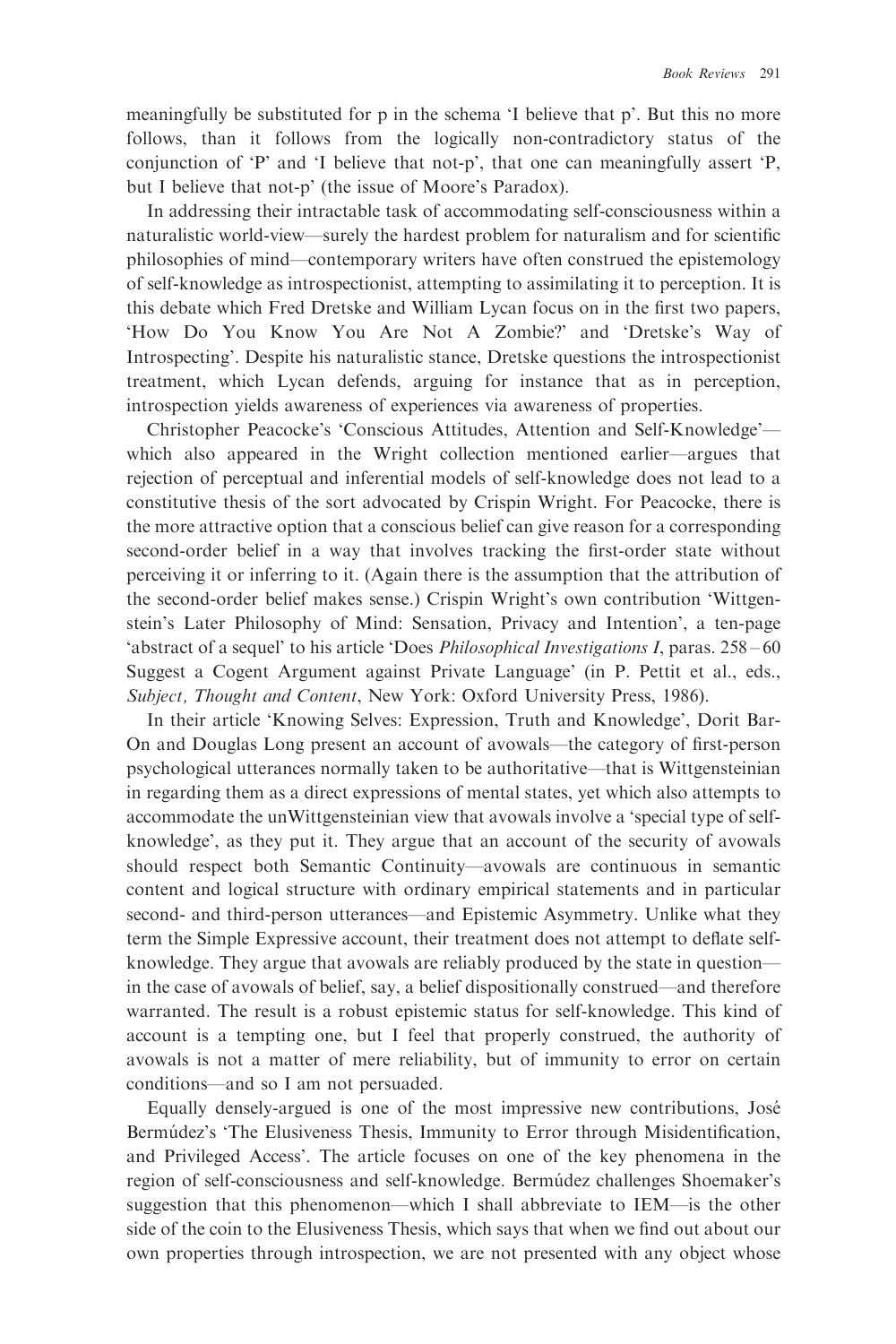properties they are. IEM says, for example, that if I believe on grounds of proprioception (ordinary bodily awareness) that my legs are crossed, I cannot subsequently wonder whether that is the case while still maintaining, on the same grounds, that nonetheless someone's legs are crossed. The claim that IEM and Elusiveness are intimately connected—a claim which Shoemaker wants to defend amounts to this: 'Once we realise that judgments based on introspection are [IEM] the thought that there might be a perceptual encounter with the self in introspection quickly reveals itself to be incoherent—simply because there is no gap between knowing that an introspectively accessible property is instantiated and knowing that it is instantiated in oneself [217]. Bermutdez concludes against this attractive thesis that there are non-introspective forms of self-awareness—including bodily awareness and self-perception as it occurs in everyday perceptual awareness—in the explanation of which the Elusiveness Thesis has no role. Hence the phenomenon of IEM is prized apart from that of the Elusiveness Thesis.

One reason for this conclusion, Bermúdez argues, is that proprioception provides a form of 'proto-perceptual acquaintance with the embodied self, while at the same time being a source of identification-free awareness of one's own physical properties' (i.e., IEM). Another is that even if proprioception is included under the heading of introspection, there are yet other ways of finding out about oneself which are clearly non-introspective—such as finding out that I am standing in front of the Marble Arch. Bermúdez reiterates the argument of his earlier book The Paradox of Self-Consciousness (Cambridge MA: MIT Press, 1998) that proprioception is a form of perception—though he seems to be less assertive here, claiming that it is 'protoperceptual'. I believe that Bermu´dez is right to say that IEM-exhibiting nonproprioceptive self-knowledge—of one's location for instance—has been neglected, and does indeed seem to be straightforwardly perceptual. He also claims that ordinary visual perception can yield information about whether one is moving or at rest, and also a fairly accurate indication of one's speed and trajectory; however I am less convinced by these examples, since visual proprioception seems implicated. Bermutdez's conclusion is that IEM in the proprioceptive, perceptual, and locomotive cases cannot be explained by the Elusiveness Thesis, and so one has to look elsewhere. Drawing on science-fiction cases, he finds the proprioceptive immunity to be de facto—I would rather question the coherence of the science-fiction scenarios while for perceptual cases, he argues that IEM is a function of the way in which the self is represented in the content of perception, citing the work of J. J. Gibson. While I find this conclusion unsatisfactory, the arguments presented require careful attention.

Other articles include Ernest Sosa on 'Consciousness and Self-Knowledge', Sydney Shoemaker's 'On Knowing One's Own Mind', Richard Moran's 'Self-Knowledge: Discovery, Resolution and Undoing', Michael Tye's 'Representationalism and the Transparency of Experience', and Paul Boghossian's 'Content and Self-Knowledge'. The index could have been more helpful—for instance, the entry for 'Immunity to Error through Misidentification' refers to the less significant mentions in Bermutdez's article but not the major ones. But the editor is to be congratulated on a high-quality and wide-ranging collection on a central topic in the philosophy of mind.

> Andy Hamilton University of Durham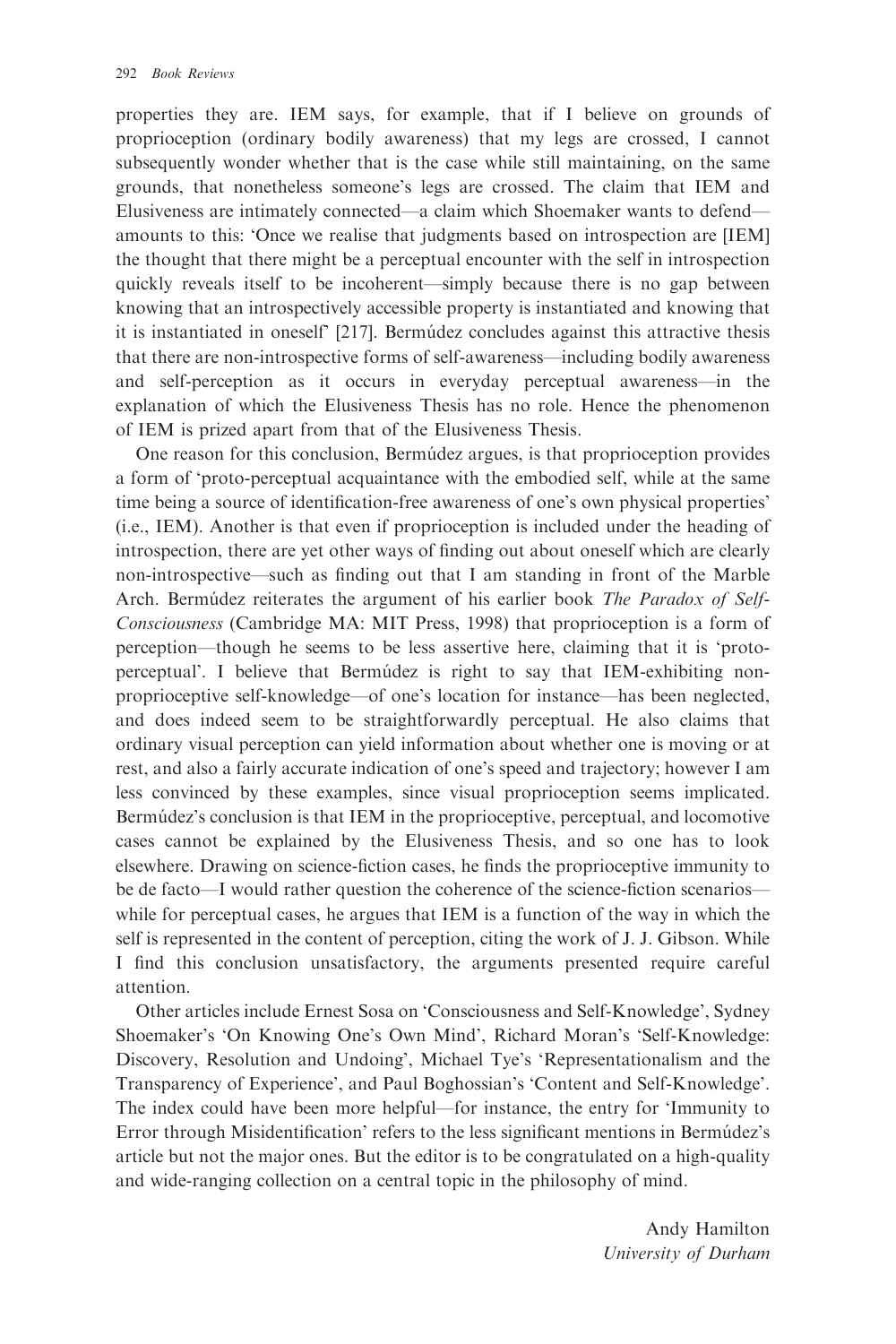Ewin, R. E., Reasons and the Fear of Death, Lanham MD: Rowman and Littlefield, 2002, pp. 167, US\$74 (cloth), 26.95 (paper).

Ewin's book has its virtues. The writing is straightforward, engaging and full of colourful examples. The topic is interesting, and many of Ewin's claims are quite sensible. However, Ewin fails to address relevant literature, to provide sufficient clarification of his theses, and to show that his views are novel.

The book proceeds as follows. After a brief introductory chapter, Chapter Two consists of a discussion of the harm of death. Ewin is primarily concerned with Lucretius's (and Epicurus's) argument that 'death is nothing to us'. Since the dead do not have experiences, the argument goes, they cannot suffer; thus it is irrational to fear being dead. He also addresses Lucretius's symmetry argument: since early death and late birth equally deprive us of the good things in life, and it is irrational to regret not being born earlier, it is equally irrational to regret or fear early death. After discussion of well-known responses to these arguments by Bernard Williams and Thomas Nagel, Ewin concludes that nobody has ever adequately responded to Lucretius. The next few chapters are intended to provide the basis for such a response.

Chapter Three, 'Concepts and Their Formal Elements', is primarily an exposition of the notion of the 'formal element' of a concept, a notion introduced by Julius Kovesi. This is supposed to be important because 'the main concern of this book is the formal element of the concept of death' [39]. The formal element of a concept is supposed to determine which things fall under that concept; so the formal element of the concept of death should tell us which events count as deaths. The chapter contains an extended critique of an article by Roger Dworkin, who claims that death is not a 'unitary' notion.

In Chapter Four, 'Evolution and Ethics', Ewin argues that 'our evolution as a species depends on our having developed inclinations to take certain sorts of facts as reasons for carrying out certain sorts of actions' [49]. This is supposed to be important because Ewin goes on in Chapter Five, 'Concepts, Rationality, and Death', to claim that we have evolved to have a fear of death and to engage in deathavoiding behaviours. It is rational to fear death, says Ewin, because 'fear of death is one good mechanism for avoiding death and the possibility of passing on genes' [101]. People have a 'natural inclination' to fear death, making death avoidance 'part of the formal elements of the concepts we employ' [49]. Thus fear of death underlies much of our reasoning, but is not itself the conclusion of a piece of reasoning. This is Ewin's response to Lucretius.

In Chapter Six, Ewin takes up the definition of death. He claims that 'the formal element of the concept of death is that it is the end of a life' [129]. He holds a striking thesis about life: 'What is it to be alive? Again, it is to have some form: one lives as a rose, or as a human being, or as a Martian' [117]. Life as a person, according to Ewin, is defined by agency. 'It is the capacity to struggle . . . that makes us people. Action, and not merely bodily movement, is essential to the idea of a person' [127].

Having argued that the fear of death is rational, the last chapter takes up circumstances in which it may be rational to seek death. Ewin argues, on the basis of the value of autonomy, that assisted suicide and euthanasia ought to be permitted.

I will confine my critical remarks to two portions of Ewin's book: his discussion of Lucretius on the evil of death, and his attempts to define life and death.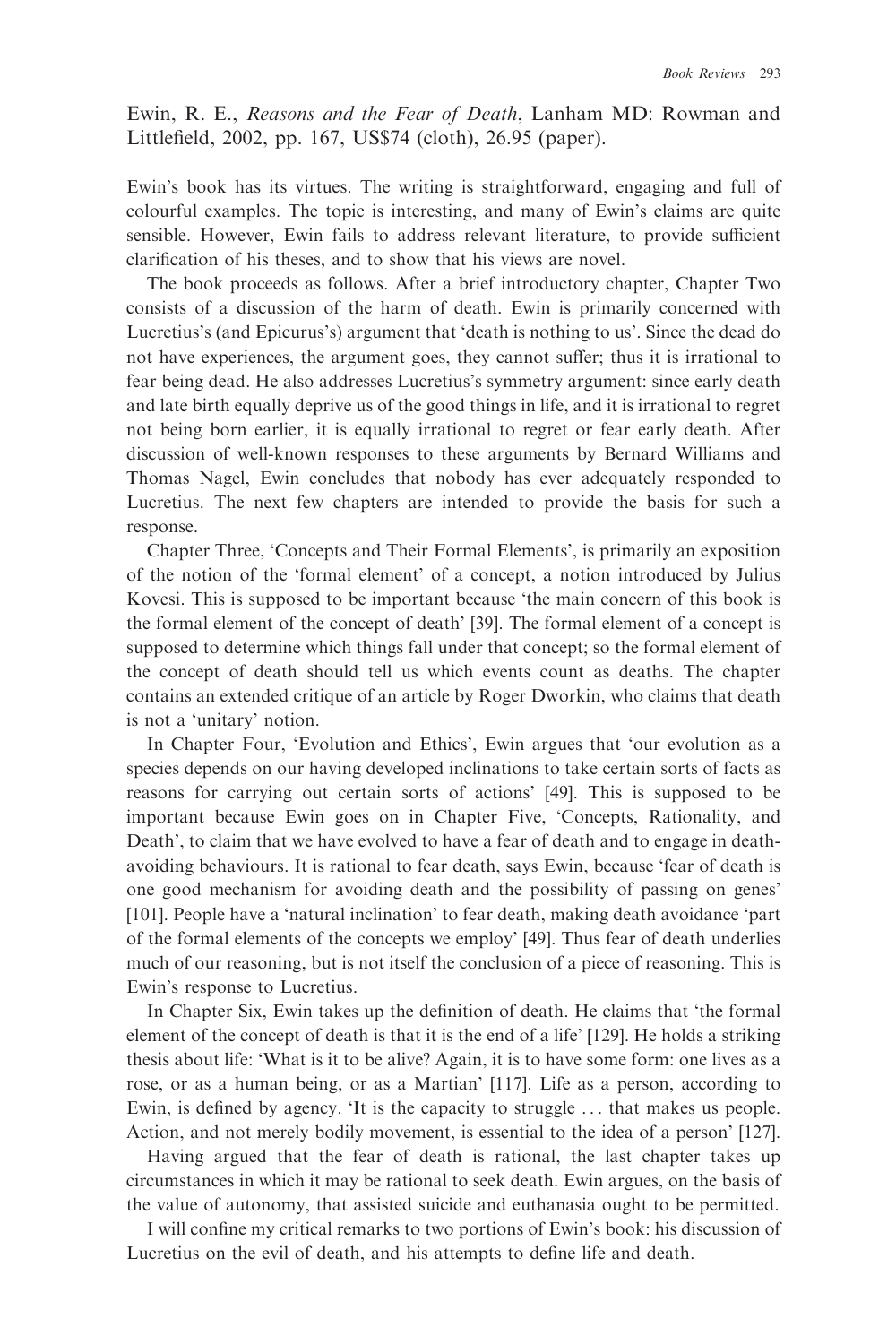Ewin's book seems to be motivated in part by his dissatisfaction with extant responses to Lucretius. But Ewin's criticisms of the extant responses are confused. Recall Lucretius's argument that death is 'nothing to us' because dead people don't have experiences. An obvious response is to say, as Nagel, Williams, and many others do, that death is bad in virtue of the fact that it prevents its victim from having good experiences and completing projects. Ewin complains that even if Nagel has shown death to be harmful to its victim, he has not shown that it is a harm that we have reason to fear, since we don't have to experience being dead [18]. But no argument is offered for the claim that suffering is the only kind of harm we have reason to fear. Ewin then says that Nagel's view fails to explain 'why we regard death as an evil in itself and life as good in itself' [18]. This response is puzzling. If Lucretius's challenge is to show that death is intrinsically bad—bad independent of any bad consequences it brings about—the challenge should be rejected. To show that we have a reason to fear death, it would suffice to establish that death, by preventing its victim from having some more of a good life, has bad consequences for the one who dies.

Having dismissed Nagel and Williams, Ewin presents his own view, expressed in the following mysterious passage:

The attitude of *regarding death as a natural evil*  $\ldots$  is something that is presupposed by our reasoning, not something arrived at by reasoning from other premises. Regarding life as valuable in itself can be the reason for many actions, but need not [be] (and usually is not) itself an outcome of reasoning.

 $[19 - 20, \text{my emphasis}]$ 

This passage reveals a recurring confusion: Ewin equates the claim that death is bad in itself with the claim that life is good in itself. But from the fact that something is intrinsically good, nothing can be deduced about whether the absence or removal of that thing is intrinsically bad. If pleasure is intrinsically good, it doesn't follow that anything intrinsically bad is going on in a rock [Chisholm and Sosa 1966].

It is odd to say that the claim that death is evil or to be feared is 'not something arrived at by reasoning from other premises'. It would be absurd to think that the true causal explanation of people's fear of death involves appeal to a line of reasoning in which everyone engages, the conclusion of which is the claim that death is bad. But nobody has ever argued for such a claim. Is Ewin saying that the claim that death is evil cannot be the conclusion of any argument? That any such argument must be unsound? That people never put forth such arguments? That they don't need to be able to produce such an argument in order to behave rationally? I cannot think of a way to interpret Ewin's central claim according to which it is both plausible and novel.

Turning to Ewin's attempts to define life and death, we find more problems. Consider again his striking claim: 'What is it to be alive? Again, it is to have some form: one lives as a rose, or as a human being, or as a Martian' [117]. But having a form is not sufficient for being alive; chairs have forms but aren't alive. What we want to know is what roses, humans, and other living things have in common that sets them apart from chairs. Ewin hasn't provided that. And consider again his definition of death: 'the formal element of the concept of death is that it is the end of a life' [129]. What about a case of fission, where a life ends because the organism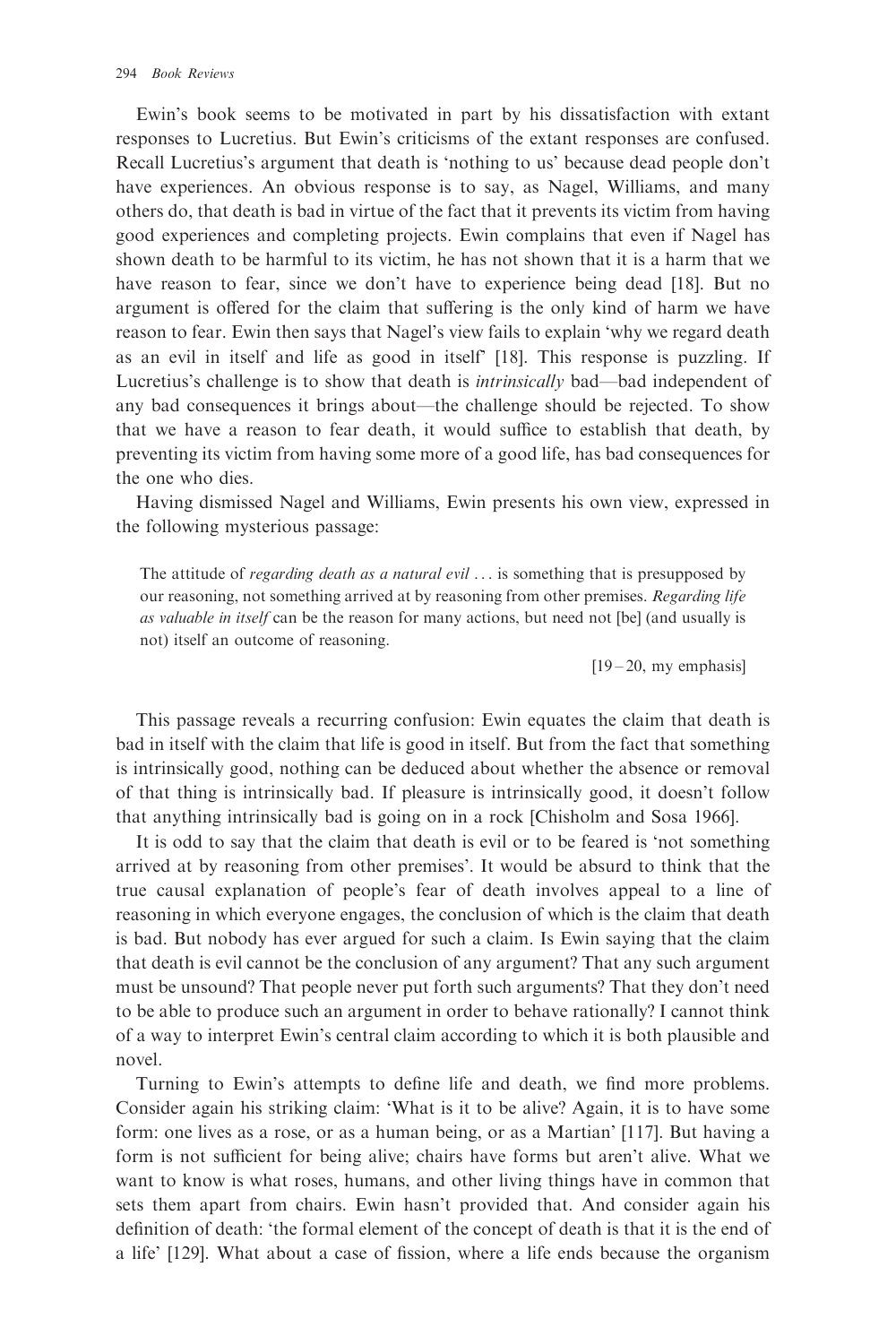divides in two? Does this count as death? Can there be other ways of ceasing to live without dying—e.g., by entering a state of suspended animation? Ewin makes no attempt to defend his proposal against such possible counterexamples.

Many of the problems I have mentioned stem at least in part from a failure to address relevant recent literature. For example, the problems for Ewin's definition of death involving fission and suspended animation were raised over a decade ago by Fred Feldman [Feldman 1992:  $60 - 71$ ]. Ewin never mentions Derek Parfit's well-known discussion of the symmetry problem [Parfit 1984: 165-84]. Feldman, John Fischer, Anthony Brueckner, and Frances Kamm are just a few other prominent philosophers that have contributed to the discussion of the symmetry problem in recent years [Brueckner and Fischer 1986; Kamm 1988; Feldman 1992]. Ewin mentions none of them. Ewin's solution to the symmetry problem is to point out that 'we cannot act on the past, but we can act on the future' [16]. Parfit points out that we prefer evils to be past rather than future even when we cannot alter the future [Parfit 1984: 168]. The reader is left to wonder how Ewin would respond to Parfit.

## **References**

Kamm, Frances 1988. Why Is Death Bad and Worse than Pre-Natal Non-Existence?, Pacific Philosophical Quarterly 69: 168 – 74.

Parfit, Derek 1984. Reasons and Persons, Oxford: Clarendon Press.

Ben Bradley Syracuse University

Dennett, Daniel C., Freedom Evolves, New York: Viking, 2003, pp. xiii + 347, US\$24.95 (cloth), US\$17.00 (paper).

The question how human free will is possible has plagued philosophy ever since the moment one has started to consider what it means to perform acts and how they come to pass. With Freedom Evolves, Daniel Dennett contributes to a discussion which is still relevant to, among other fields, ethics and philosophy of mind.

In his book, Dennett evinces to have assimilated a great number of topics which are relevant to the question whether and, if so, how human freedom is possible. However, important problems come to the fore when it is considered how the conclusions are reached. Dennett is, as he indicates himself [98], compatibilist: the fact that the world develops determined by certain laws (of physics) doesn't entail that people don't have a free will.

Dennett especially opposes two other approaches, which both occupy an extreme position in the realm of possibilities in which his is an intermediate. His resistance to 'libertarianism', which denies determinism, is illustrated by his criticism of 'agent causation': one may not, according to Dennett, assume that a self, as an isolated entity, determines its own acts. This is a notion which has been defended on a large scale; Descartes is the most important stumbling block. The 'Cartesian Theatre, the

Brueckner, Anthony, and John M. Fischer 1986. Why Is Death Bad?, Philosophical Studies 50: 213 – 23. Chisholm, Roderick, and Ernest Sosa 1966. On the Logic of 'Intrinsically Better', American Philosophical Quarterly 3: 244 – 9.

Feldman, Fred 1992. Confrontations with the Reaper, New York: Oxford University Press.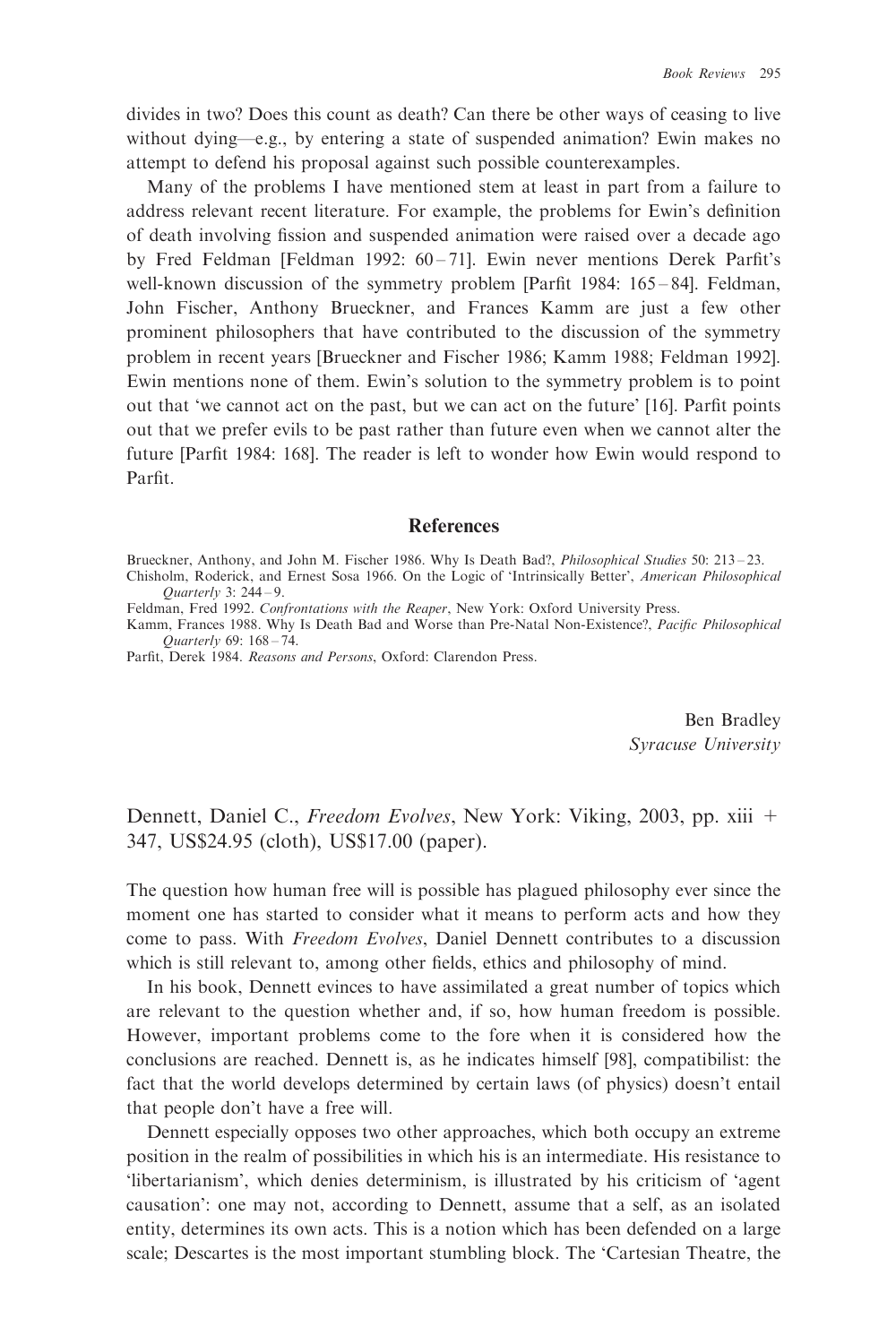imaginary place in the centre of the brain ''where it all comes together''' [123], doesn't exist.

Whatever one may want to think about this, Dennett's position that 'agent causation' is a 'mysterious doctrine' [100], seems to me to be correct. Its advocates appeal to a notion which needs to be elaborated in order to obtain a meaning and to be defended convincingly.

The other point of view which is disputed by Dennett is radical determinism,<sup>4</sup> which denies the existence of free will. The problem with this is, in Dennett's view, that radical determinism confuses two things, namely something being determined by preceding causes and the inevitability of an event which is consequently to occur. In other words, from the fact that something is determined by the past, it doesn't follow that it will develop inevitably. In fact, a certain history, a character, provides a means to find out one's possibilities and to decide. That is why Dennett is able to say: 'Determinism is the friend, not the foe, of those who dislike inevitability' [60].

If one doesn't inquire beyond a 'common sense' approach (human beings are able to contemplate a number of options and after that decide what to do), this consideration may be acceptable and at first sight it seems to be convincing. It appears, however, that Dennett has not examined the matter sufficiently in order to be able to answer the real question he has taken upon himself, namely whether (human) free will exists. He says, for example: 'In general, there is no paradox in the observation that certain phenomena are determined to be changeable, chaotic, and unpredictable, an obvious and important fact that philosophers have curiously ignored' [90].

This is, however, not as curious as Dennett makes it appear. From the fact that something is unpredictable, it cannot be concluded that freedom is present, unless several steps are passed over, which Dennett accordingly does. He doesn't examine what 'freedom' means and seems to be content having shown that a (great) predictability isn't possible. This appears most clearly from the way in which he deals with Benjamin Libet's research. It appears that a 'readiness potential' may be derived from his experiments: prior to the moment when one performs an act consciously, one is already focused on it unconsciously. One might conclude from this that something like a free will cannot exist: at a level one doesn't control, the act is prepared and even determined. At best, one could stop the process when one realizes what act one wants to perform, in the last 150 (actually 100) milliseconds prior to the act; this would perhaps, as the neuroscientist Vilayanur Ramachandran says, rather indicate 'free won't' [231]. (Dennett doesn't make it clear whether there is freedom at that moment, when one 'vetoes', but he would seemingly affirm this.)

Dennett seems to present an opportunity to evade the conclusion that Libet's findings exclude the possibility that free will exists. The 'Cartesian theatre' is struck by it: 'Libet's data ... rule out one hypothesis ...: Self-contained You, according to which *all* the brain's chores are gathered into one compact location, where everything could happen at once in one place' [237 – 8].

Dennett's notion of the self gives another interpretation of 'free will': 'Our free will, like all our other mental powers, has to be smeared out over time, not measured

<sup>&</sup>lt;sup>4</sup>I call this 'radical determinism' as Dennett is a determinist himself as well, but thinks that the existence of a free will is compatible with it.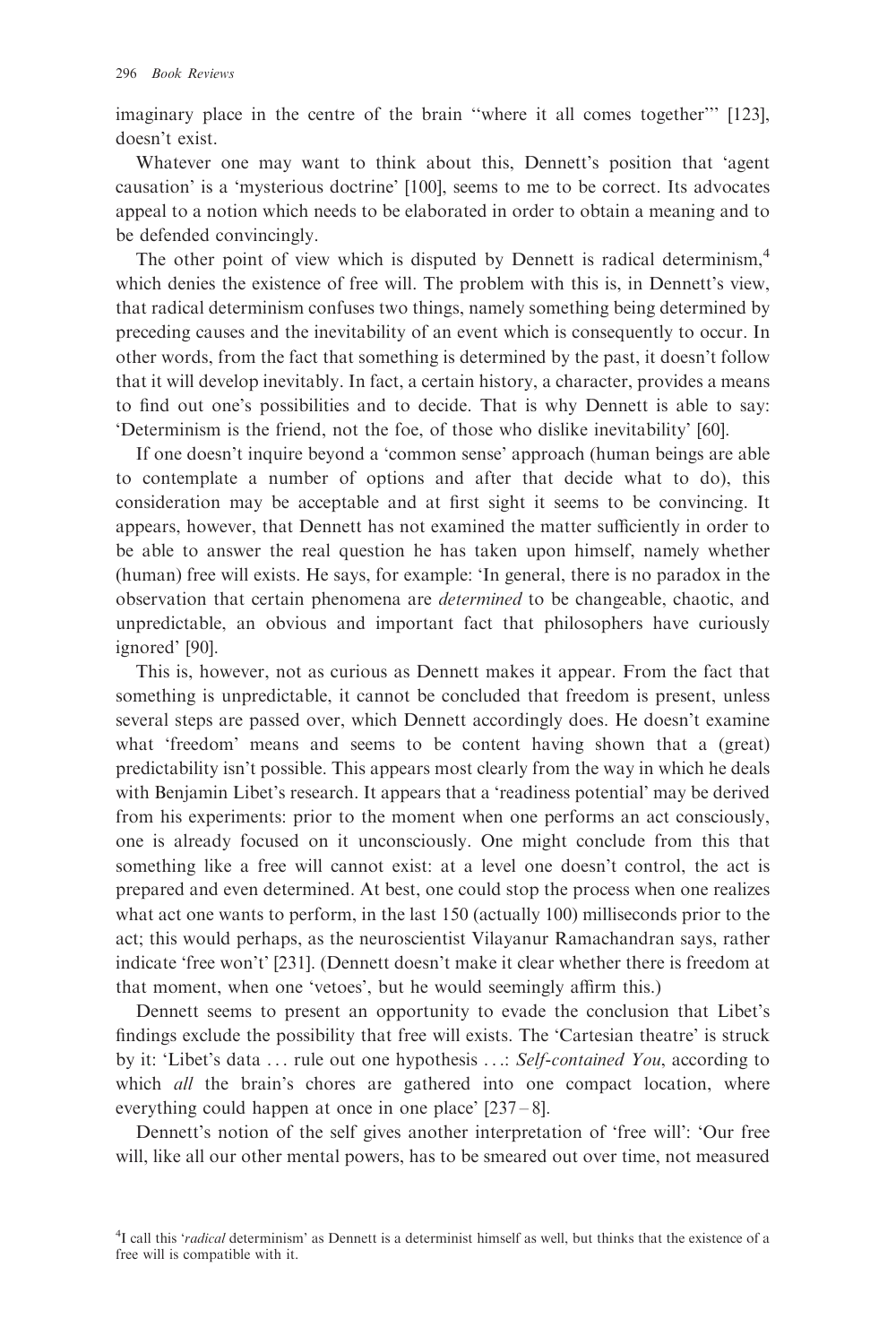at instants' [242]. Free will isn't only present when the isolated, privileged soul acts entirely consciously; it is present in the entire process.

Dennett's approach prevents his conception of free will being struck in the same way as that of the defenders of an isolated self. It is, nonetheless, difficult to accept his conclusion as long as complementary considerations are omitted. He doesn't clarify how free will is possible. He does state how freedom has evolved in his opinion, appealing to Darwin's theory of evolution. Freedom has developed together with the coming about of a world in which beings could no longer live 'automatically' but in which it was, as they started to communicate, necessary that they could reflect on their own behaviour.

This doesn't sound incredible and it is defensible as an hypothesis, but one has to be careful and be able to accept possible alternatives to the theory of evolution, an attitude which Dennett doesn't adopt. The point, however, is that Dennett's exposition, even if it is correct, doesn't prove anything except freedom of movement. This is something other than freedom of will, the presence of which is the focal point of Dennett's book. He clarifies the matter as follows: 'The question is whether you are responsible for the act committed. We *may* frame this as the question "Could you have done otherwise?" ... We would seek *specific* evidence of your competence, or extenuating circumstances' [298]. For Dennett, an answer to this question is sufficient to decide whether free will is the case. In order to be able to decide this, however, the complementary question is necessary whether one determines *oneself* how one acts.

Dennett doesn't examine this critically enough; the only thing that matters, in his view, is that some people realize how they act; an insight which has slowly ripened in mankind is decisive. To know how one acts doesn't, however, entail that one could have deviated from the act. After all, one's act is (in this case) based on reason and the decision has taken place when one acts. Dennett's strategy, to expand the self to such a degree that all deliberations are based on free will, is without success here. He would, by characterizing reason as a part of the self, have to appeal to selflegislation, something which is not intelligible.

It is, therefore, important to distinguish freedom of will from freedom of movement. The presence of human freedom of movement may be derived from the fact that one is able to abstain from an act. The presence of human freedom of will has, on the contrary, not been demonstrated, as this would require an explanation how one determines one's own will. It may be impossible to demonstrate this; Dennett does not, at any rate, succeed in doing this. He even deals with the issue in the wrong order: 'If you want to be free, you must take responsibility' [292]. The answer to the question how one may take responsibility on the basis of free will—the essential question—however, is not discussed.

These matters are problematic and because of them I cannot agree with Dennett's most important conclusions. Still, the fact that he doesn't proceed dogmatically and introduces 'Conrad', a character that presents objections Dennett goes into (regarding the matter whether Dennett actually considers the objections and doesn't merely present the issues he has already discounted, I give him the benefit of the doubt), is positive. Meanwhile, this caution is not always present. His uncritical attitude with regard to the theory of evolution, which presents convincing but no certain results, weakens his view.

Finally, Dennett's characteristic style must be discussed. It is not only acceptable but even commendable to convey a message comprehensibly, but this may not come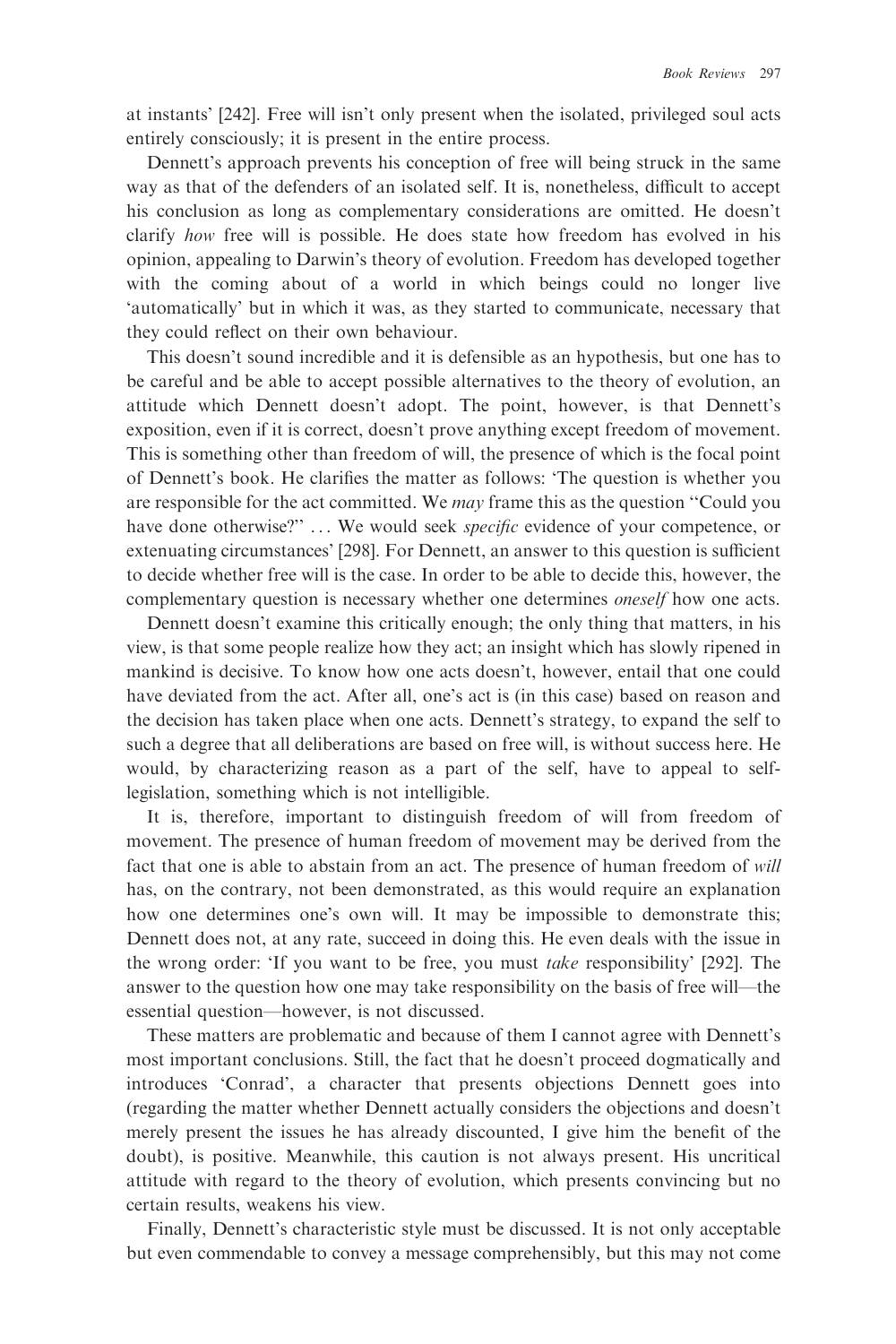at the expense of its contents. Dennett often approaches the issues too lightly. His style is agreeable in that one may smoothly become acquainted with his views, but this approach does mean that he often acquits himself of his task too easily and does not investigate matters thoroughly enough.

Freedom Evolves is an interesting book for those who wish to acquaint themselves with the topic of free will and want to see a number of relevant questions dealt with comprehensively. Dennett's position, as a compatibilist, is balanced. He doesn't, however, succeed in reaching his goal, to show how free will could develop (evolutionarily); his exposition is too superficial for that.

> J. Doomen University of Leiden

Davies, W. Martin, The Philosophy of Sir William Mitchell (1861–1962): A Mind's Own Place, Studies in the History of Philosophy 73, Lewiston NY: Edwin Mellen Press, 2003, pp. ix  $+445$ , US\$129.95 (cloth).

Before John Anderson there was William Mitchell. Mitchell was a Scot, like Anderson and many other early Australian philosophers (Francis Anderson, Henry Laurie, down to Jack Smart). In the early part of his career he published several papers in Mind, including one as an undergraduate. Mitchell arrived in Adelaide in 1894 to take up the Hughes Chair of English Language and Literature and Mental and Moral Philosophy. He had two predecessors, Davidson and Boulger, but Mitchell was the first real philosopher. He taught philosophy at Adelaide for thirty years. In the course of that, he wrote his major work Structure and Growth of the *Mind* (1907). He was eventually invited to give two series of The Gifford Lectures at the University of Aberdeen (1925 and 1926), which is certainly evidence of an international reputation. The lectures were written up as The Place of Minds in the World (1933). A following book on The Power of Minds has been lost. The themes of these books might be best described briefly as a diachronic approach to philosophical psychology. Mitchell had given up his Adelaide chair (1924) to become Vice-Chancellor even before Anderson arrived in Sydney (1927). Mitchell was Vice-Chancellor then Chancellor until retirement in 1950. During this period he presided over a large expansion of the University of Adelaide, recruiting many eminent professors and instituting a major building program to house the rapidly increasing student body. As Vice-Chancellor he refused a room, working from the Registrar's room when necessary, and preferring to discuss administration with his staff in their rooms. His influence in Adelaide outside the University was considerable also, though it was not in the anti-establishment style of Anderson. For example, he was active in educational circles, and is credited with the introduction of programmes into The Adelaide Teachers College. He was knighted in 1927. He died in 1962 at the age of 101.

This would be of only minor historical interest were it not for the fact that Mitchell was an excellent philosopher who is now all but forgotten. His works are neither taught nor read, and the few historians of Australian philosophy mention him briefly and rather uncomprehendingly. He is often described as an idealist (Blanshard, Passmore, Grave, Kennedy, Franklin). That might explain the neglect if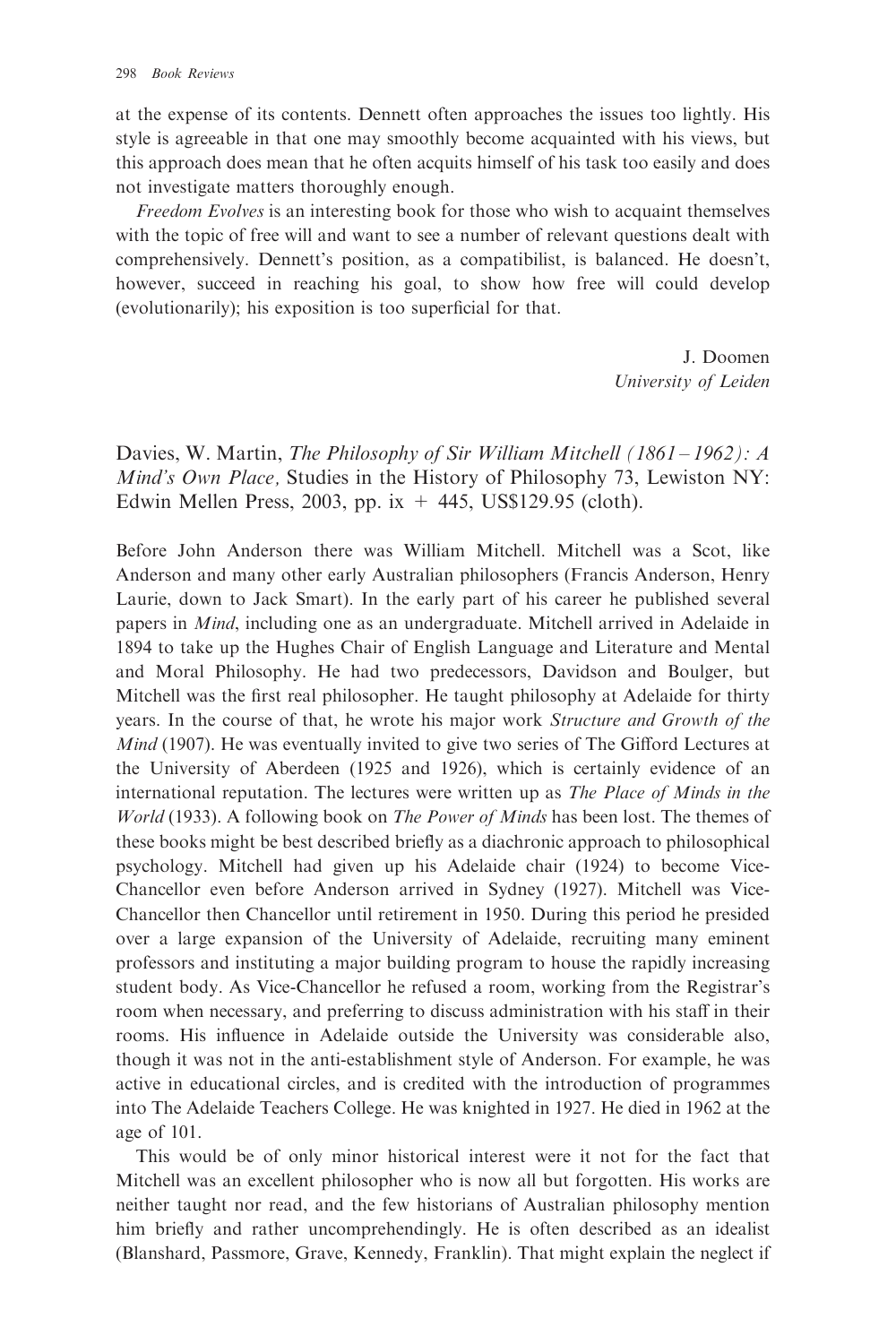it were true, but in this book Marty Davies buries it once and for all. There are simply too many places where Mitchell avows a robust realism. For example, Davies [29] usefully quotes Mitchell: 'No object is made mental, nor altered, by being felt, imagined, or known in any way . . .When your ideas quarrel with mine, and when they agree, it is because they ... grasp the same object as mine, and to find it independent of our grasp . . .The room is . . .not affected by my perceiving it'. Similarly, his realism seems to have been materialist, as in 'When you try to picture the structure and the action of the mind, remember you are trying to picture the structure and action of the nervous system. In this way you will avoid the usual confusion of trying to picture a hybrid process consisting partly of visible movements and partly of invisible feelings' [29].

A late ninetheenth-century Scottish philosophical immigrant to Australia who was both a realist and a materialist is interesting enough. More, his realism was of a complicated sort. Davies describes him as an epistemic subjectivist (in that we know the world only through subjective experience) and also a pragmatist in justification. The former expresses a certain perspectivalism about our sensory knowledge: the perspective is ineliminable, which leads Davies to describe him as a 'non-doctrinaire' materialist [108] having affinities with Nagel and McGinn. The latter connects with his theory of representation: a thing is successfully represented if the mind has expectations about it (Mitchell's word was 'prophecies') which are fulfilled. That is, intentionality and justification are lived, they are processes in the world. This dynamic approach is characteristic. Mitchell's approach is to account for the taxonomy of the various aspects of mentality in terms of their growth, one might even say their various causal histories. More Australianism! Perhaps there really is something to that speculation about the bright sunlight down here. Davies is uncompromising in seeing Mitchell as a forerunner of current cognitive science. He aimed to give 'a psychology which is in turn an introduction to philosophy' [30, citing Passmore]: 'Indeed, for Mitchell, philosophy was a kind of psychology' [30].

This is a long book as philosophy books go. As well as Mitchell, we get a lot of Davies in it. There are many discussions of contemporary themes which are obviously intended to show where Mitchell fits in, but which are interesting in their own right. To take an example, there is an extended discussion of varieties of internalism and externalism from Putnam onward. He interprets Putnam's internal realism as ontological realism (there can be serious dispute with this interpretation), as a pragmatic theory of truth, as coherentist about justification, and as antiobjectivist about knowledge-seeking. He then credits Mitchell with all these views, though understandably in a less-well-worked-out way. This makes reading the book of greater contemporary interest than you might expect.

Is it too good to be true, that Davies has re-discovered a forgotten genius of Australian philosophy? Davies is cautious, pointing out that by now history has passed Mitchell by. True, but people have been revived from obscurity before. Why then has he been neglected? Davies offers several reasons. There were his isolation, the overshadowing presence of Anderson in Sydney, and the even greater presence of Wittgenstein on the world stage. To these we might add the salient fact of his obscure philosophical style. Structure and Growth of the Mind is almost entirely innocent of logical signposting. No professional philosopher these days reading for a publishing house (except perhaps for those wallowing in the slough of postmodernism) would let Mitchell get away with it. Similarly, Mitchell develops a formidable technical